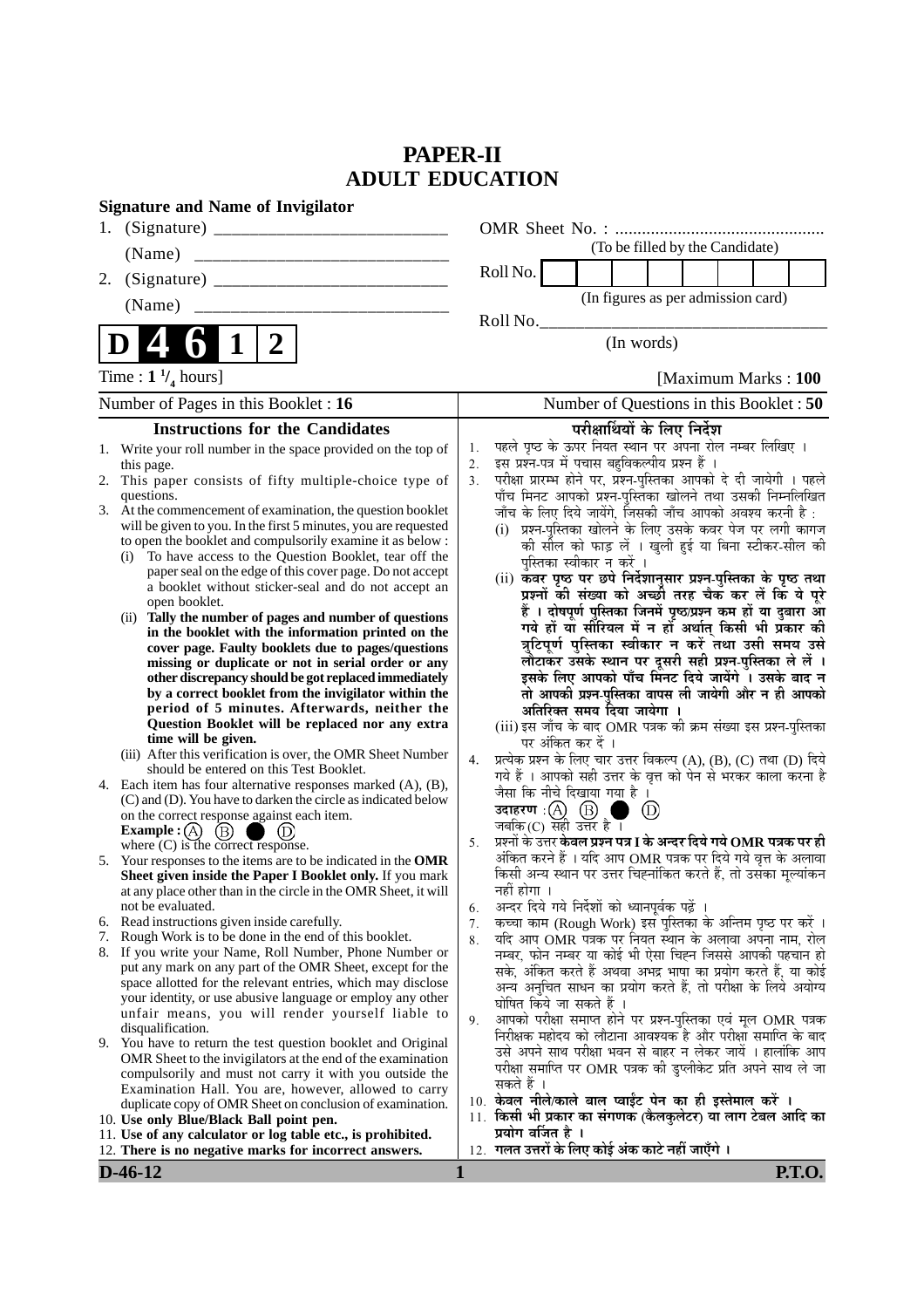### **ADULT EDUCATION**

### **Paper – II**

**Note :** This paper contains **fifty (50)** objective type questions of **two (2)** marks each. **All** questions are compulsory.

- **1.** Androgogy means
	- (A) Arts and Science of helping adults to learn
	- (B) Teaching 3Rs
	- (C) Teaching Adult Education to school drop-outs
	- (D) None of the above
- **2.** Population Education deals with
	- (A) Population Dynamics
	- (B) Population Explosion
	- (C) Population Growth & Development
	- (D) All the above
- **3.** Sarva Shiksha Abhiyan was launched during the year
	- (A) 2010 (B) 2001
	- (C) 2011 (D) 2007
- **4.** The target group for Non-formal Education is
	- (A)  $6 14$  Age group
	- (B)  $10 14$  Age group
	- (C)  $7 14$  Age group
	- (D) None of the above
- **5.** Jan Shikshan Sansthan is a scheme sponsored by
	- (A) World Bank
	- (B) Govt. of India
	- (C) Respective State Govts.
	- (D) Local Self Govt.
- **6.** The scheme of Continuing Education was launched in the year
	- (A) 1995 (B) 1996
	- (C) 1994 (D) 1997
- **7.** Jana Shikshan Nilayams were established for promoting
	- (A) Continuing Education
	- (B) Formal Education
	- (C) Distance Education
	- (D) Incidental Education
- **8.** Population Studies concerned with the study of
	- (A) Characteristics of population
	- (B) Territorial Distribution
	- (C) Morality
	- (D) All the above
- **9.** PERCs were established in Indian Universities with the support of
	- (A) UNESCO
	- (B) ILO
	- (C) WHO
	- (D) UNFPA
- **10.** Population Dynamics refers mainly on
	- (A) Trends of population
	- (B) Quality of life
	- (C) Poverty
	- (D) None of the above
- **11.** The International Women's Day is celebrated on
	- $(A)$  20<sup>th</sup> October
	- (B)  $8^{th}$  March
	- $(C)$   $2<sup>nd</sup>$  October
	- (D)  $15<sup>th</sup>$  October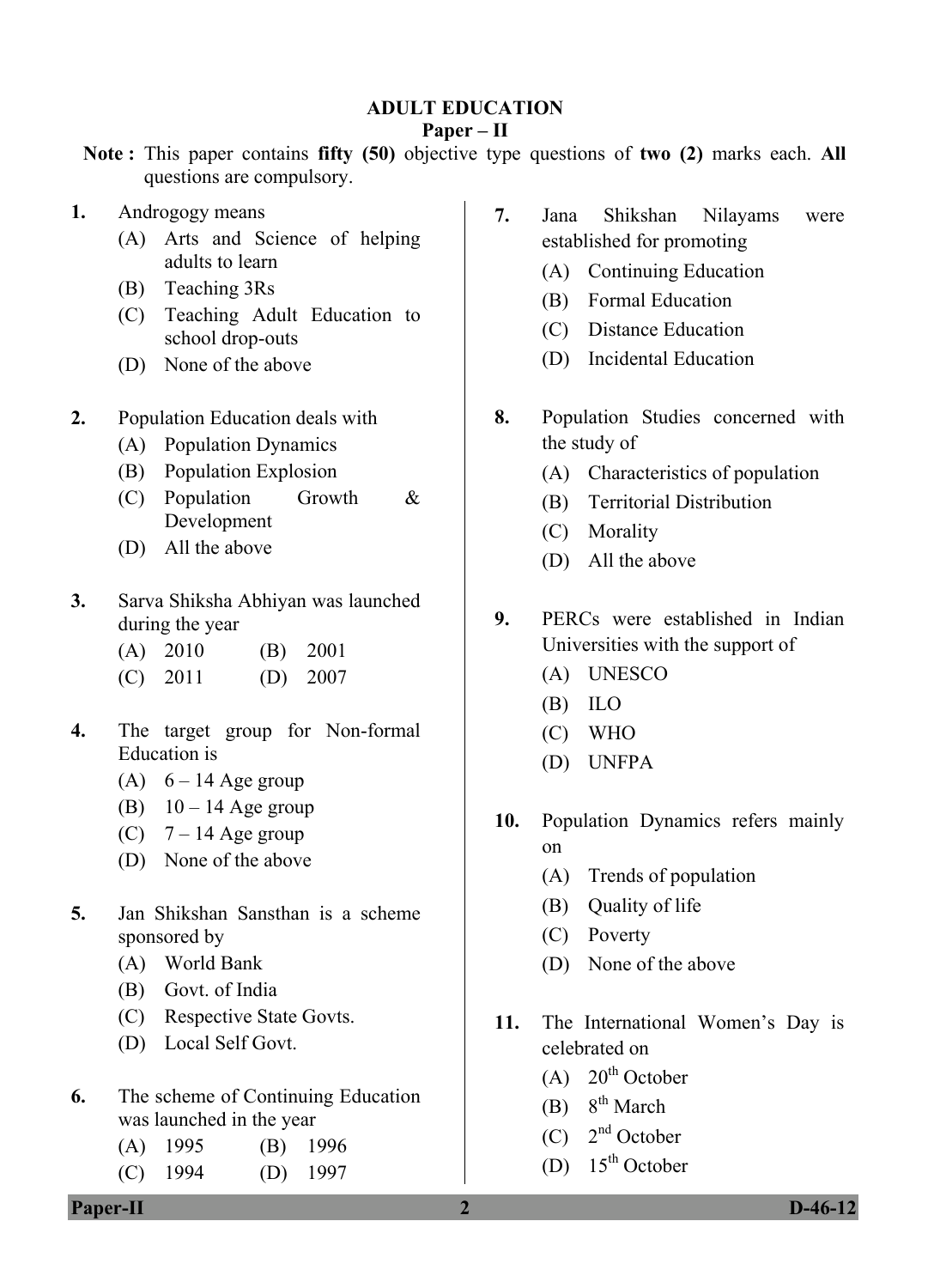# प्रौढ शिक्षा

### **¯ÖÏ¿®Ö¯Ö¡Ö – II**

**निर्देश :** इस प्रश्नपत्र में **पचास (50)** बह-विकल्पीय प्रश्न हैं । प्रत्येक प्रश्न के **दो (2)** अंक हैं । सभी प्रश्न अनिवार्य हैं ।

- 1. ऐंड़ॉगोगी का अर्थ क्या है ?
	- $(A)$  अधिगम में प्रौढों की सहायता करने वाली कला तथा विज्ञान
	- $(B)$  3 आरस (3Rs) का शिक्षण
	- (C) विद्यालय-विरत छात्रों (स्कुल डॉप आउटस) को प्रौढ़-शिक्षा का शिक्षण
	- (D) उपर्युक्त में से कोई नहीं
- **2.** जनसंख्या शिक्षा का विषय क्या है ?
	- $(A)$  जनसंख्या गतिकी
	- (B) जनसंख्या स्फोट
	- (C) जनसंख्या वृद्धि और विकास
	- (D) उपर्युक्त सभी
- 3. सर्व शिक्षा अभियान किस वर्ष में शुरू किया गया $\gamma$ 
	- (A) 2010 (B) 2001
	- (C) 2011 (D) 2007
- 4. गैर-औपचारिक शिक्षा की लक्षित आयु क्या है ?
	- $(A) 6 14$  आयु-समूह
	- $(B)$  10 14 आयु-समूह
	- $(C)$  7 14 आयु-समूह
	- (D) उपर्युक्त में से कोई नहीं
- **5**. जन शिक्षण संस्थान योजना किसके द्रारा प्रायोजित योजना है ?
	- $(A)$  विश्व बैंक
	- (B) भारत सरकार
	- (C) संबंधित राज्य सरकारों
	- (D) स्थानीय स्व-शासन
- **6.** सतत् शिक्षा की योजना किस वर्ष प्रारम्भ की गई $\,$  ?
	- (A) 1995 (B) 1996 (C) 1994 (D) 1997
- 7. जन शिक्षण निलयम की स्थापना किसे बढावा देने के लिए की गई थी ?
	- $(A)$  सतत शिक्षा
	- (B) औपचारिक शिक्षा
	- (C) दरवर्ती शिक्षा
	- (D) सांवेगिक शिक्षा (इंसिडेंटल एज्यकेशन)
- 8. जनसंख्या अध्ययन का संबंध किसके अध्ययन से हैं ?
	- $(A)$  ननसंख्या का अभिलक्षण
	- (B) क्षेत्रीय वितरण
	- (C) नैतिकता
	- (D) उपर्युक्त सभी
- **9.** भारतीय विश्वविद्यालयों में PERCs की स्थापना किसकी सहायता से की गई थी ?
	- (A) यूनेस्को
	- $(B)$  आई.एल.ओ.
	- (C) डब्ल्यू.एच.ओ.
	- (D) यू.एन.एफ.पी.ए.
- 10. जनसंख्या गतिकी मुख्यत: किसे संदर्भित करती है ?
	- (A) जनसंख्या की प्रवृत्ति
	- (B) जीवन की गुणवत्ता
	- $(C)$  गरीबी
	- (D) उपर्युक्त किसी को नहीं
- 11. अंतर्राष्ट्रीय महिला दिवस कब मनाया जाता है ?
	- (A) 20 अक्टूबर
	- $(B) 8$  मार्च
	- (C) 2 अक्टूबर
	- (D) 15 अक्टूबर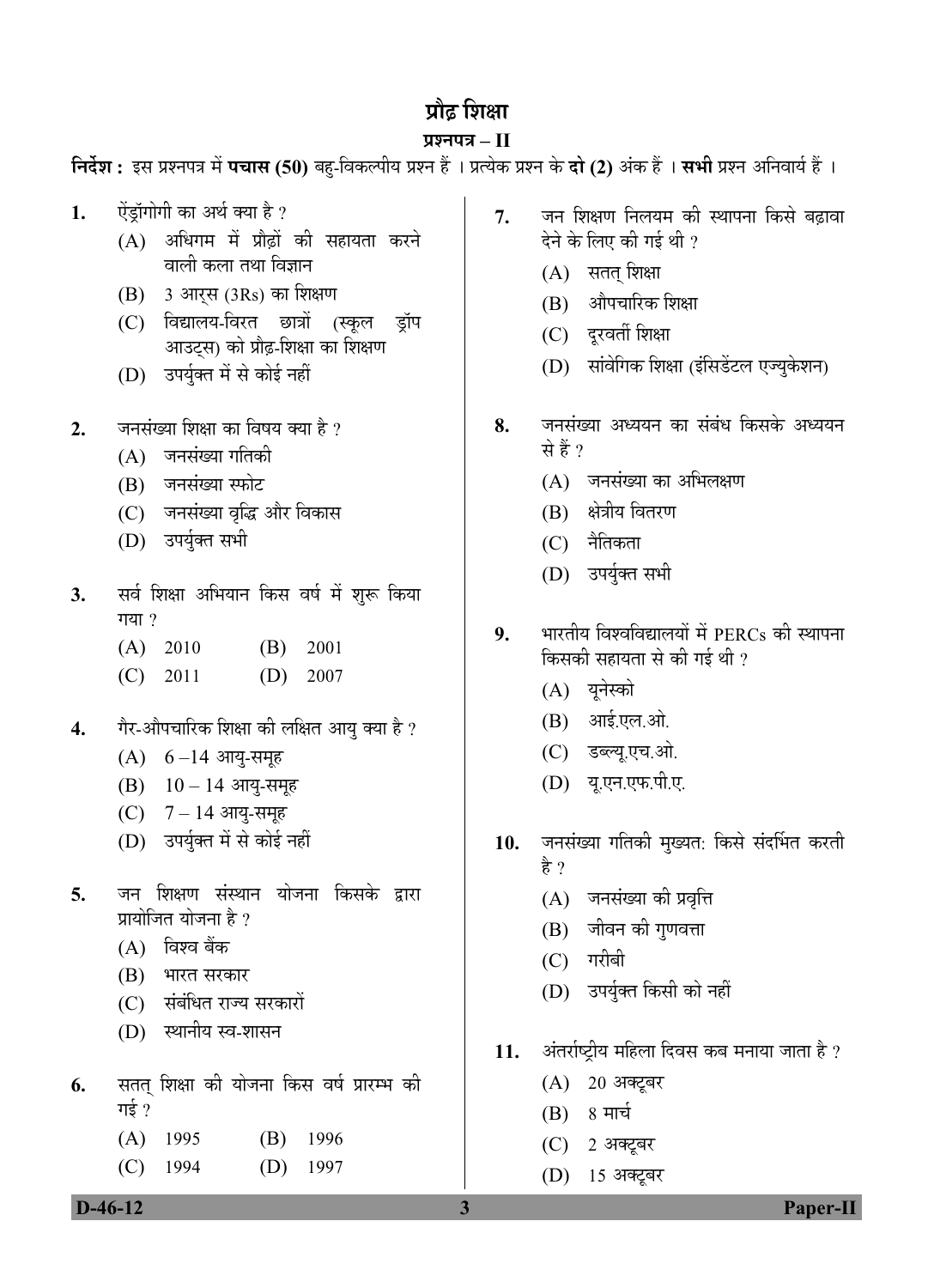- **12.** NCLP stands for
	- (A) National Council for Literacy Promotion
	- (B) National Commission for Labour Project
	- (C) National Child Labour Programme
	- (D) National Child Labour Project
- **13.** Formative Evaluation refers to
	- (A) Evaluation of the learning outcomes
	- (B) Evaluation at the end of the programme
	- (C) Evaluation of the institutions
	- (D) Evaluation at the initial stage of the programme
- **14.** The NLM was launched on
	- (A) 1988 (B) 1986
	- (C) 1985 (D) 1987
- **15.** The first TLC was launched at
	- (A) Tiruchy
	- (B) Tirupathi
	- (C) Kottayam
	- (D) Kadapa
- **16.** Human Rights Day is observed on
	- $(A)$  18<sup>th</sup> July
	- (B)  $2<sup>nd</sup> October$
	- $(C)$  8<sup>th</sup> July
	- (D)  $10^{th}$  December
- **17.** MIS refers to
	- (A) Programme Efficiency
	- (B) Performance Appraisal
	- (C) Programme Content
	- (D) None of the above

**Paper-II** D-46-12

- **18.** Essential skills of a leader include
	- (A) Humanistic skills
	- (B) Technical skills
	- (C) Conceptual skills
	- (D) All the above
- 19. Which one of the following is not an element of communication ?
	- (A) Response
	- (B) Fidelity
	- (C) Channel
	- (D) Message
- **20.** IPCL refers to
	- (A) Improved Pace and Content of Learning
	- (B) Improved Pace and Curricular Learning
	- (C) Improved Pace and Content and Learning
	- (D) Improved Pace and Cognitive Learning
- **21. Assertion (A) :** Functional Literacy is to make learning relevant to living and working.
	- **Reason (R) : Functional literacy** provides skill improvement leading to employment.
	- (A) (A) is correct, but  $(R)$  is wrong.
	- (B) (A) is wrong, but  $(R)$  is correct.
	- (C) Both  $(A) \& R$  are correct.
	- (D) Both  $(A) \& R$  are wrong.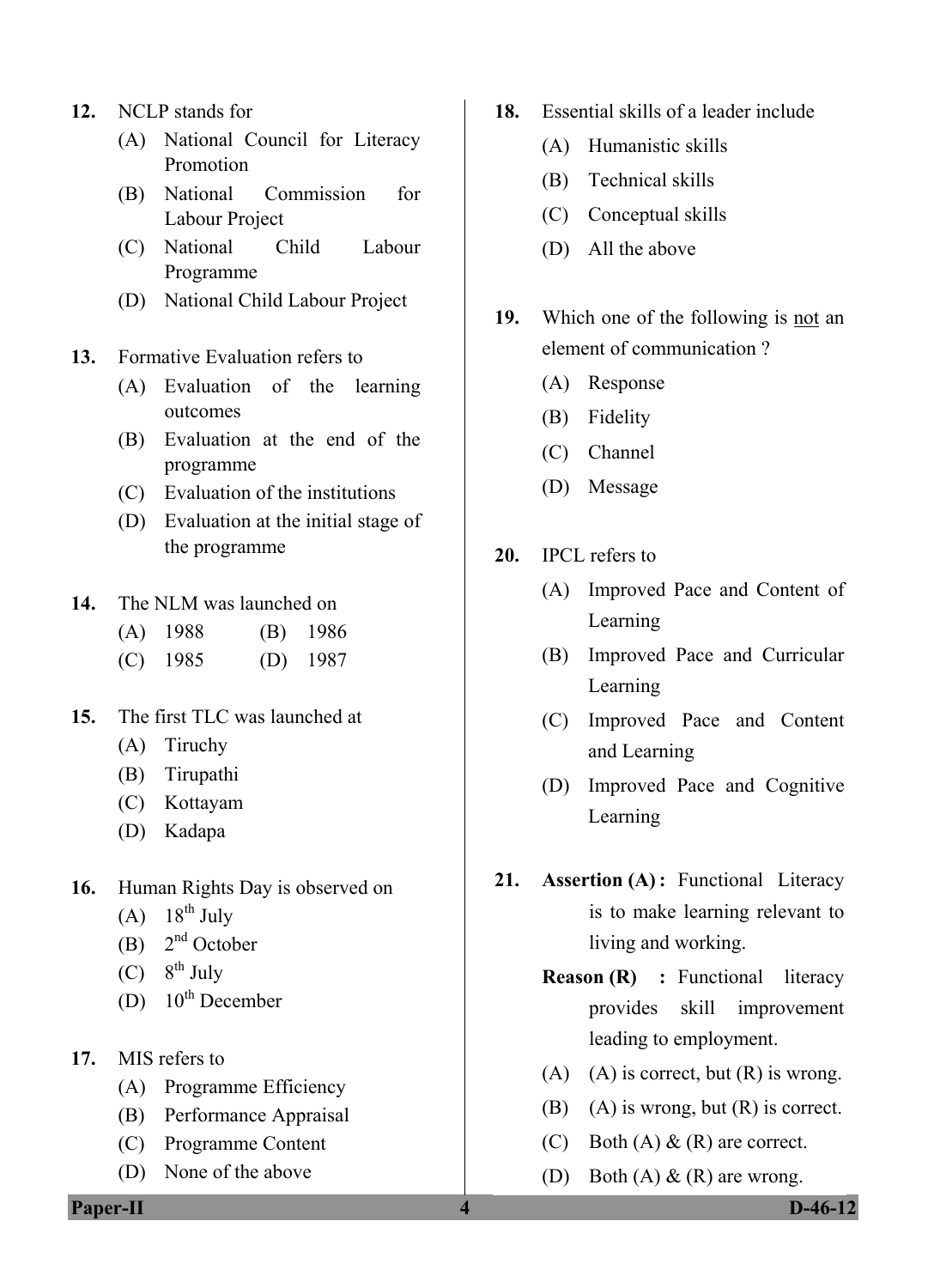- 12. NCLP का पूरा रूप क्या है ?
	- $(A)$  नेशनल कौंसिल फॉर लिटरेसी प्रोमोशन
	- $(B)$  नेशनल कमीशन फॉर लेबर प्रोजेक्ट
	- (C) नेशनल चाइल्ड लेबर प्रोग्राम
	- (D) नेशनल चाइल्ड लेबर प्रोजेक्ट
- 13. निर्माणात्मक मूल्यांकन (फॉर्मेटिव इवैलुएशन) किसे संदर्भित करता है ?
	- $(A)$  अधिगम के परिणामों का मुल्यांकन
	- (B) कार्यक्रम के अंत में मूल्यांकन
	- (C) संस्थानों का मुल्यांकन
	- (D) कार्यक्रम की आरंभिक अवस्था में मल्यांकन
- 14. **एन एल एम कब शुरू किया गया** ?
	- (A) 1988
	- (B) 1986
	- (C) 1985
	- (D) 1987
- 15. प्रथम टी एल सी कहाँ शुरू हुआ था ?
	- $(A)$  त्रिची
	- (B) तिरुपति
	- (C) कोझयम
	- (D) कड़ापा
- 16. मानवाधिकार दिवस किस तिथि को मनाया जाता हे ?
	- $(A)$  18 जुलाई
	- (B) 2 अक्टूबर
	- (C) 8 जुलाई
	- (D) 10 दिसम्बर
- 17. एम आई एस किसे संदर्भित करता है ?
	- $(A)$  कार्यक्रम दक्षता
	- (B) निष्पादन मुल्यांकन
	- (C) कार्यक्रम अंतर्वस्तु
	- (D) उपर्युक्त में से किसी को नहीं
- 18. नेता के अनिवार्य कौशलों में शामिल हैं
	- $(A)$  मानवीय कौशल
	- $(B)$  तकनीकी कौशल
	- (C) संकल्पनात्मक कौशल
	- (D) उपर्युक्त सभी
- 19. निम्नलिखित में से कौन सा सम्प्रेषण का एक तत्त्व नहीं है ?
	- (A) अनुक्रिया
	- $(B)$  विश्वसनीयता
	- $(C)$  चैनल
	- (D) सन्देश
- **20.** आई पी सी एल किसे संदर्भित करता है ?
	- $(A)$  इंप्रव्ड पेस ऐंड काँटेंट ऑफ लर्निंग
	- (B) इंग्रूव्ड पेस ऐंड करिकूलर लर्निंग
	- (C) इंग्रब्ड पेस ऐंड काँटेंट ऐंड लर्निंग
	- (D) इंप्रव्ड पेस ऐंड कॉग्नेटिव लर्निंग
- **21. अभिकथन (A) :** कार्यात्मक साक्षरता का उद्देश्य अधिगम को जीवन-निर्वाह तथा धन्धे से प्रासंगिक बनाता है ।
	- **कारण (R) :** कार्यात्मक साक्षरता कौशलों को समुन्नत बनाती है जिससे रोजगार मिलता है ।
	- $(A)$   $(A)$  सही है, परन्तु  $(R)$  गलत है।
	- $(B)$   $(A)$  गलत है, परन्तु  $(R)$  सही है।
	- $(C)$   $(A)$  तथा  $(R)$  दोनों सही हैं ।
	- $(D)$   $(A)$  तथा  $(R)$  दोनों गलत हैं ।

 **D-46-12 5 Paper-II**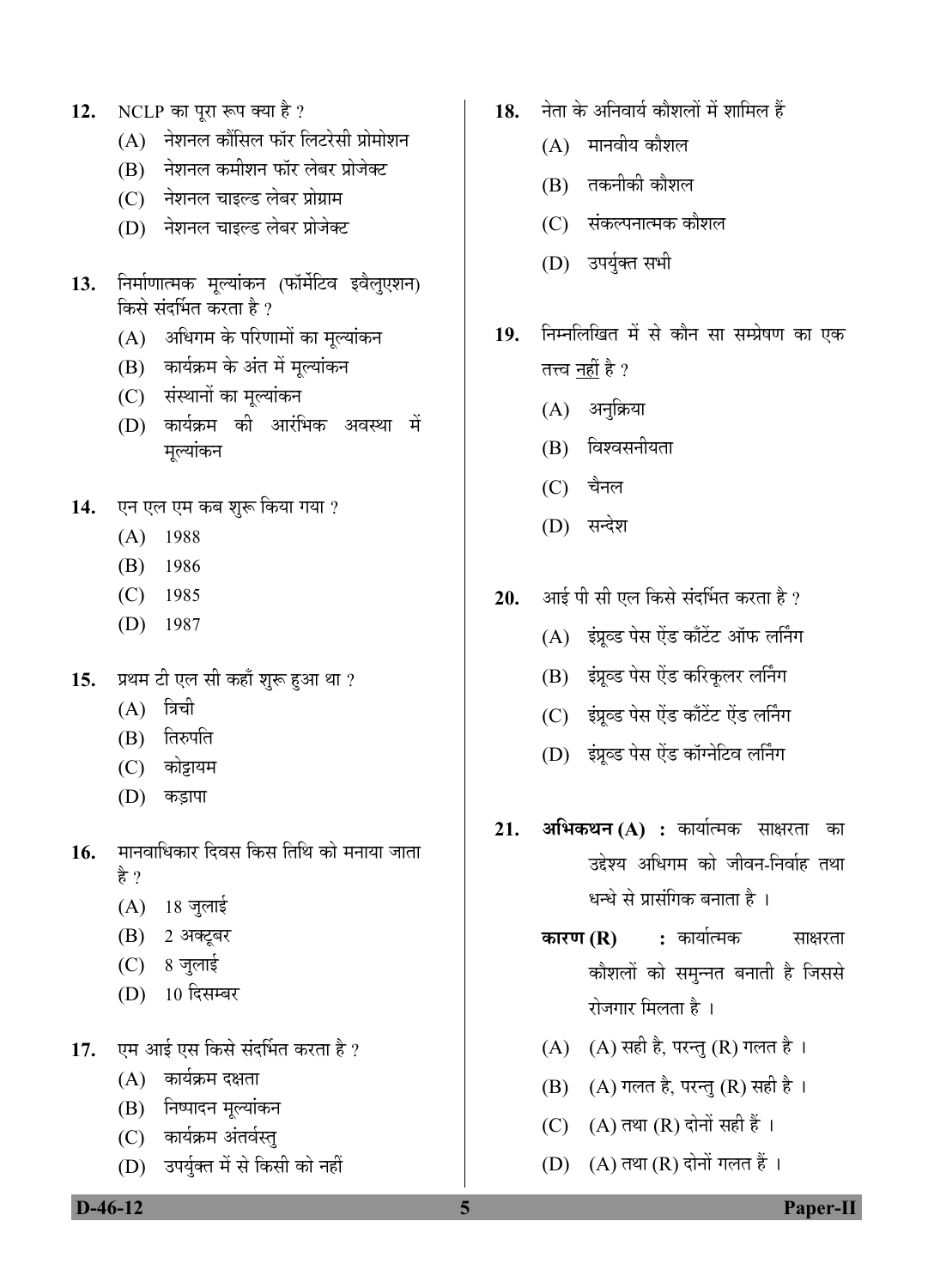- **22. Assertion (A) :** Zilla Saksharata Samithi is responsible for distribution of teaching / learning materials to Continuing Education Centres.
	- **Reason (R)** : The selection of teaching / learning materials for Continuing Education Centres is made at national level.
	- $(A)$   $(A)$  is true, but  $(R)$  is false.
	- (B) (A) is false, but  $(R)$  is true.
	- (C) (A)  $\&$  (R) are false.
	- (D) (A)  $\&$  (R) are true
- **23. Assertion (A) :** Level-I of equivalency programme is equal to class  $\frac{3}{4}$  of formal system of education.
	- **Reason (R) : Neo-literates cannot** be equated with the students of formal system of education.
	- $(A)$   $(A)$  is correct, but  $(R)$  is wrong.
	- (B) (A) is wrong, but  $(R)$  is correct.
	- (C) (A)  $\&$  (R) are correct.
	- (D) (A)  $\&$  (R) are false.
- **24. Assertion (A) :** Population education is an effort to create awareness about population situation, its determinants and consequences.
	- **Reason (R)** : Population study is concerned with size, structure and characteristics of population.
	- (A) (A) is correct, but  $(R)$  is wrong.
	- $(B)$  (A) is wrong, but  $(R)$  is correct.
	- (C) (A)  $\&$  (R) are correct.
	- (D) (A)  $\&$  (R) are false.
- **25. Assertion (A) :** Concurrent evaluation focuses on process of implementation of the programme.
	- **Reason (R) : Concurrent evaluation** aims to identify the deficiencies during the implementation of the programme.
	- (A) (A)  $\&$  (R) are correct.
	- $(B)$   $(A)$  is true.
	- $(C)$   $(R)$  is wrong.
	- (D) (A)  $\&$  (R) are wrong.
- **26. Assertion (A) :** NAEP was aimed to eradicate illiteracy in the age group of  $15 - 35$  years.
	- **Reason (R)** : The productive age group contributes for over all development of the country.
	- (A)  $(A)$  &  $(R)$  are not correct.
	- (B) (A)  $\&$  (R) are correct.
	- (C) (A) is correct, but (R) is not correct.
	- (D) (A) is not correct, but (R) is correct.
- **27. Assertion (A) :** Communication process involves source and receiver.
	- **Reason (R)** : Virtual learning does not require a computer.
	- (A) (A) is correct, but (R) is not correct.
	- (B) (A)  $\&$  (R) are correct.
	- (C) (A)  $\&$  (R) are not correct.
	- (D) (A) is not correct, but (R) is correct.

**Paper-II 6 D-46-12**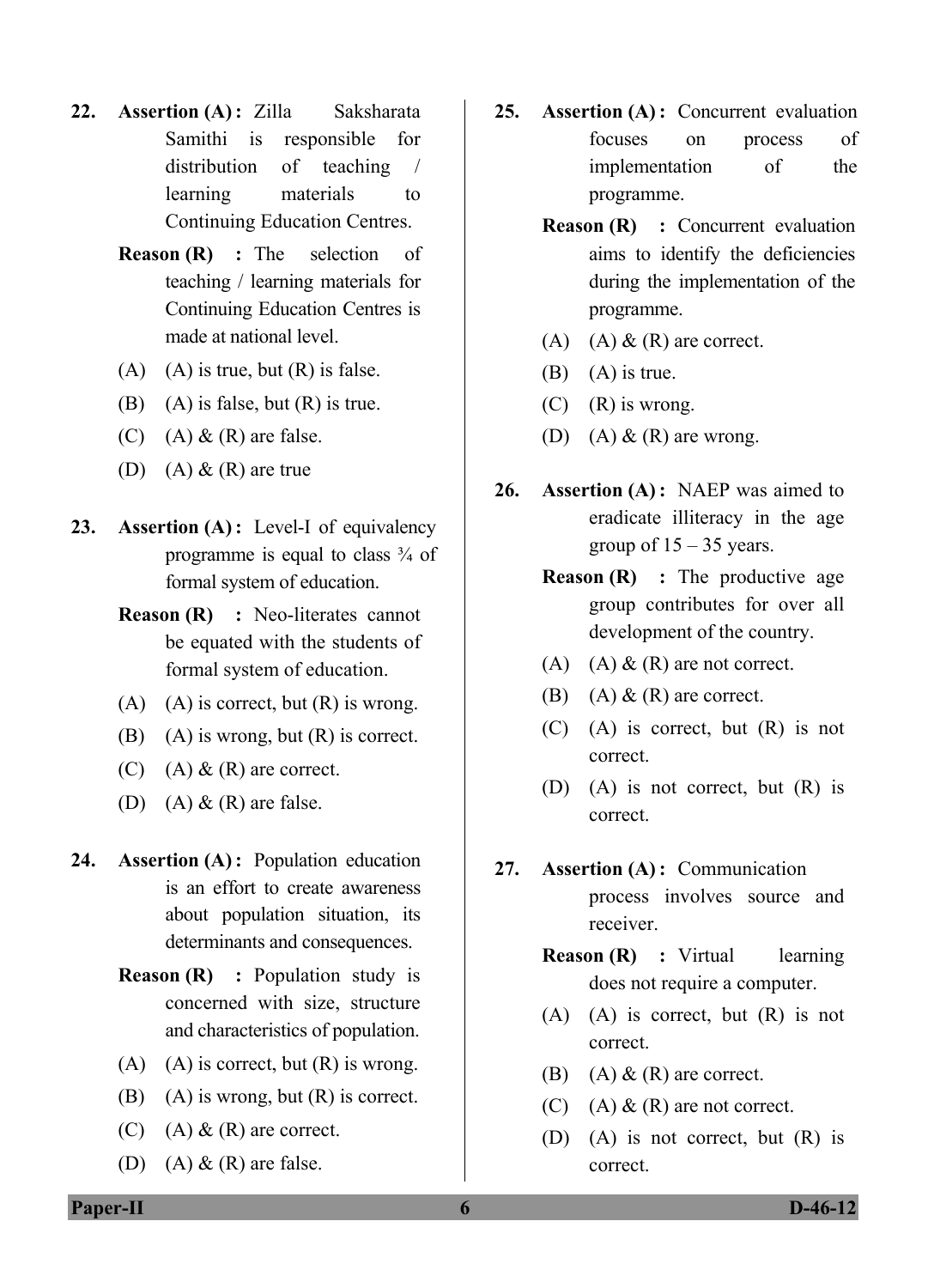- **22. अभिकथन (A) :** सतत् शिक्षा केंद्रों को शिक्षण/अधिगम सामग्री का वितरण करना जिला साक्षरता समिति की जिम्मेदारी है ।
	- **कारण (R) :** सतत् शिक्षा केंद्रों के लिए शिक्षण/अधिगम सामग्रियों का चयन राष्ट्रीय स्तर पर किया जाता है<sup>।</sup>
	- $(A)$   $(A)$  सही है, परन्तु  $(R)$  गलत है।
	- (B) (A) गलत है, परन्तु (R) सही है।
	- $(C)$   $(A)$  तथा  $(R)$  गलत हैं।
	- $(D)$   $(A)$  तथा  $(R)$  सही हैं ।
- 23. अभिकथन (A) : समतुल्यता कार्यक्रम का स्तर – I औपचारिक शिक्षा प्रणाली की कक्षा ¾ के समतुल्य है ।
	- **कारण (R) :** औपचारिक शिक्षा प्रणाली के छात्रों को नव-साक्षरों के समतुल्य नहीं माना जा सकता ।
	- (A)  $(A)$  सही है, परन्तु (R) गलत है।
	- $(B)$  (A) गलत है, परन्तु (R) सही है।
	- (C)  $(A)$  तथा  $(R)$  सही हैं।
	- $(D)$   $(A)$  तथा  $(R)$  गलत हैं ।
- **24. अभिकथन (A) :** जनसंख्या शिक्षा जनसंख्यात्मक परिस्थिति इसके निर्धारक तत्त्वों तथा नतीजों के बारे में जागरूकता करने की दिशा में एक प्रयास है ।
	- **कारण (R) :** जनसंख्या अध्ययनों का संबंध जनसंख्या के आकार, संरचना तथा अभिलक्षणों से हैं ।
	- $(A)$   $(A)$  सही है, परन्तु  $(R)$  गलत है।
	- $(B)$   $(A)$  गलत है, परन्तु  $(R)$  सही है।
	- (C)  $(A)$  तथा  $(R)$  सही हैं।
	- $(D)$   $(A)$  तथा  $(R)$  गलत हैं ।
- **25. अभिकथन (A) :** समवर्ती मूल्यांकन कार्यक्रम की प्रक्रिया के कार्यान्वयन पर केंद्रित होता है $\perp$ 
	- **कारण (R) :** समवर्ती मूल्यांकन में कार्यक्रम के कार्यान्वयन के दौरान कमियों का पता लगाया जाता है ।
	- $(A)$   $(A)$  तथा  $(R)$  सही हैं।
	- $(B)$   $(A)$  सही है ।
	- $(C)$   $(R)$  गलत है ।
	- $(D)$   $(A)$  तथा  $(R)$  गलत हैं।
- 26. अभिकथन (A) : 15-35 वर्ष की उम्र के लोगों के समह में असाक्षरता का उन्मुलन करना एन ए ई पी का लक्ष्य था ।
	- **कारण (R) :** यह ऊर्वर आयु-वर्ग देश के सर्वांगीण विकास में योगदान करता है ।
	- $(A)$   $(A)$  तथा  $(R)$  गलत हैं।
	- $(B)$   $(A)$  तथा  $(R)$  सही हैं।
	- (C)  $(A)$  सही है, परन्तु (R) गलत है।
	- (D) (A) गलत है, परन्तु (R) सही है ।
- **27. अभिकथन (A) :** संचार प्रक्रिया में स्रोत तथा प्रापक की आवश्यकता होती है ।
	- **कारण (R) :** वर्च्अल अधिगम में कंप्युटर की आवश्यकता नहीं होती ।
	- $(A)$   $(A)$  सही है, परन्तु  $(R)$  गलत है।
	- $(B)$   $(A)$  तथा  $(R)$  सही हैं ।
	- $(C)$   $(A)$  तथा  $(R)$  गलत हैं ।
	- (D)  $(A)$  गलत है, परन्तु (R) सही है।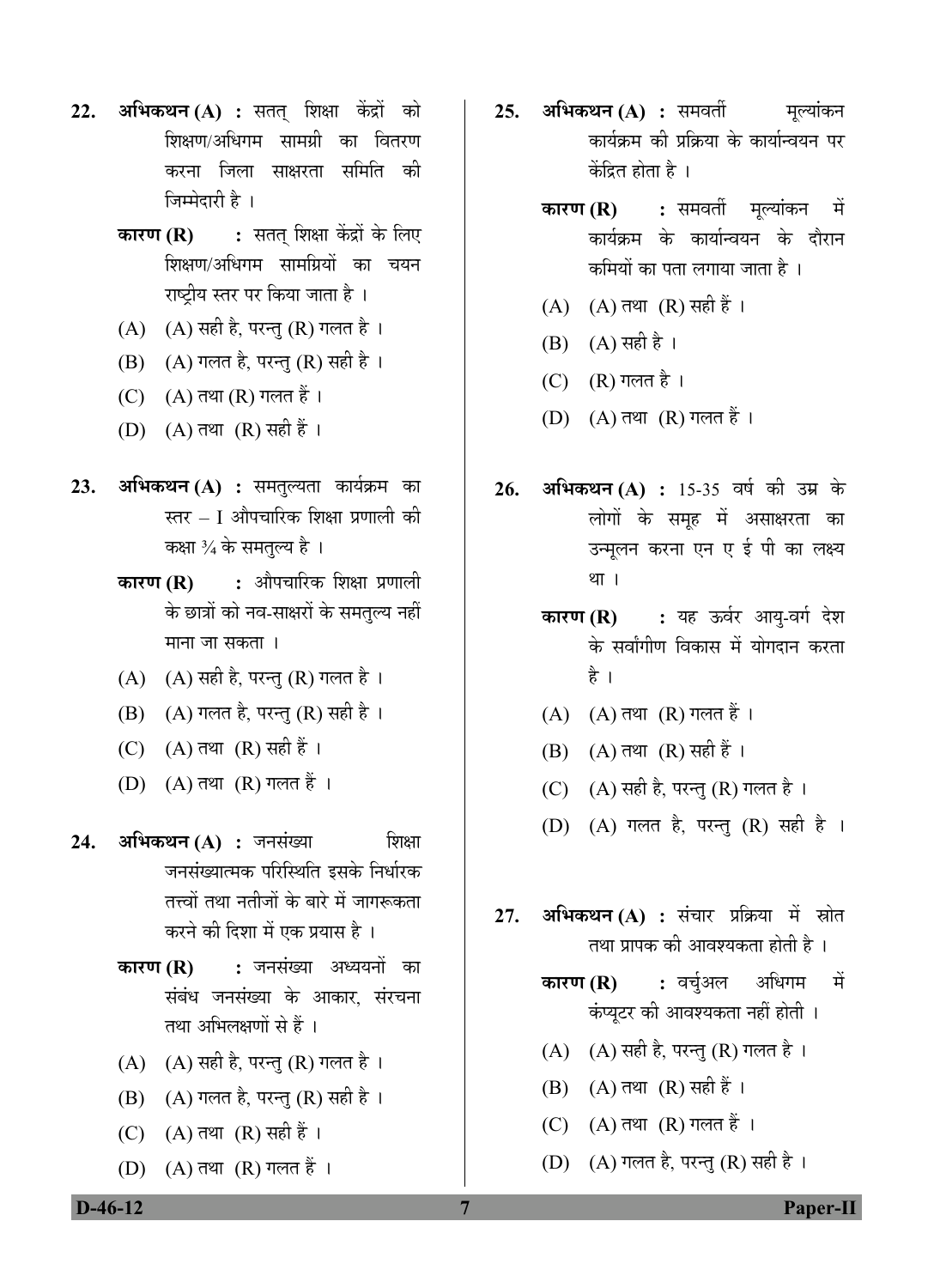- **28. Assertion (A):** The university has to prepare the students to be life long learners.
	- **Reason (R) :** Life long learning programme promotes knowledge based society.
	- $(A)$   $(A)$  is true, but  $(R)$  is not true.
	- (B) (A)  $\&$  (R) are true.
	- $(C)$  (A) is false, but  $(R)$  is true.
	- (D) (A)  $\&$  (R) are false.
- **29.** Arrange the following in the order in which they appeared. Use the code given below :
	- (i) Literate (ii) Illiterate
	- (iii) Neo-literate (iv) Semi-literate **Codes :**

- $(A)$  (ii), (iii), (iv), (i)
- (B) (i), (ii), (iii), (iv)
- $(C)$  (iii), (ii), (i), (iv)
- (D) (ii), (iv), (iii), (i)
- **30.** Arrange the following programmes in order of their implementation :
	- (i) TLC (ii) PLC
	- (iii) CEC (iv) Saakshar Bharat **Codes :**
	- $(A)$  (iv), (ii), (iii), (i)
	- (B) (i), (ii), (iii), (iv)
	- $(C)$  (iv), (iii), (ii), (i)
	- (D) (ii), (iii), (iv), (i)
- **31.** Arrange the following in the order by using the code given below :
	- (i) Formal Education
	- (ii) Non-formal Education
	- (iii) Informal Education
	- (iv) Incidental Education

**Codes :** 

- $(A)$  (ii), (iii), (iv), (i)
- (B) (iv), (iii), (ii), (i)
- $(C)$  (i), (ii), (iii), (iv)

(D) (iii), (i), (iv), (ii)

- **32.** Arrange the following in the order by using the code given below :
	- (i) Adult Literacy Centre
	- (ii) Post Literacy Centre
	- (iii) Continuing Education Centre
	- (iv) Open Schooling

### **Codes :**

- $(A)$  (i), (ii), (iii), (iv)
- (B) (iii), (ii), (i), (iv)
- (C) (iv), (iii), (ii), (i)
- (D) (ii), (iv), (i), (iii)
- **33.** Arrange the following in the order by using the code given below :
	- (i) MHRD (ii) DAE
	- (iii) SRCS (iv) DRUS **Codes :**
	- $(A)$  (i), (iv), (iii), (ii)
	- (B) (iii), (ii), (i), (iv)
	- $(C)$  (ii), (iv), (i), (iii)
	- (D) (i), (ii), (iii), (iv)
- **34.** Arrange the following in the order by using the code given below :
	- (i) Evaluation
	- (ii) Planning
	- (iii) Monitoring
	- (iv) Implementation

## **Codes :**

- $(A)$  (i), (ii), (iii), (iv)
- (B) (i), (iii), (ii), (iv)
- $(C)$  (ii), (iv), (iii), (i)
- (D) (iii), (ii), (i), (iv)
- **35.** Arrange the following in the order by using the code given below :
	- (i) NLM (ii) NAEP (iii) MPFL (iv) FFLP **Codes :**   $(A)$  (i), (ii), (iii), (iv) (B) (iv), (ii), (iii), (i)
	- $(C)$  (iv), (ii), (i), (iii)
	- (D) (ii), (iii), (iv), (i)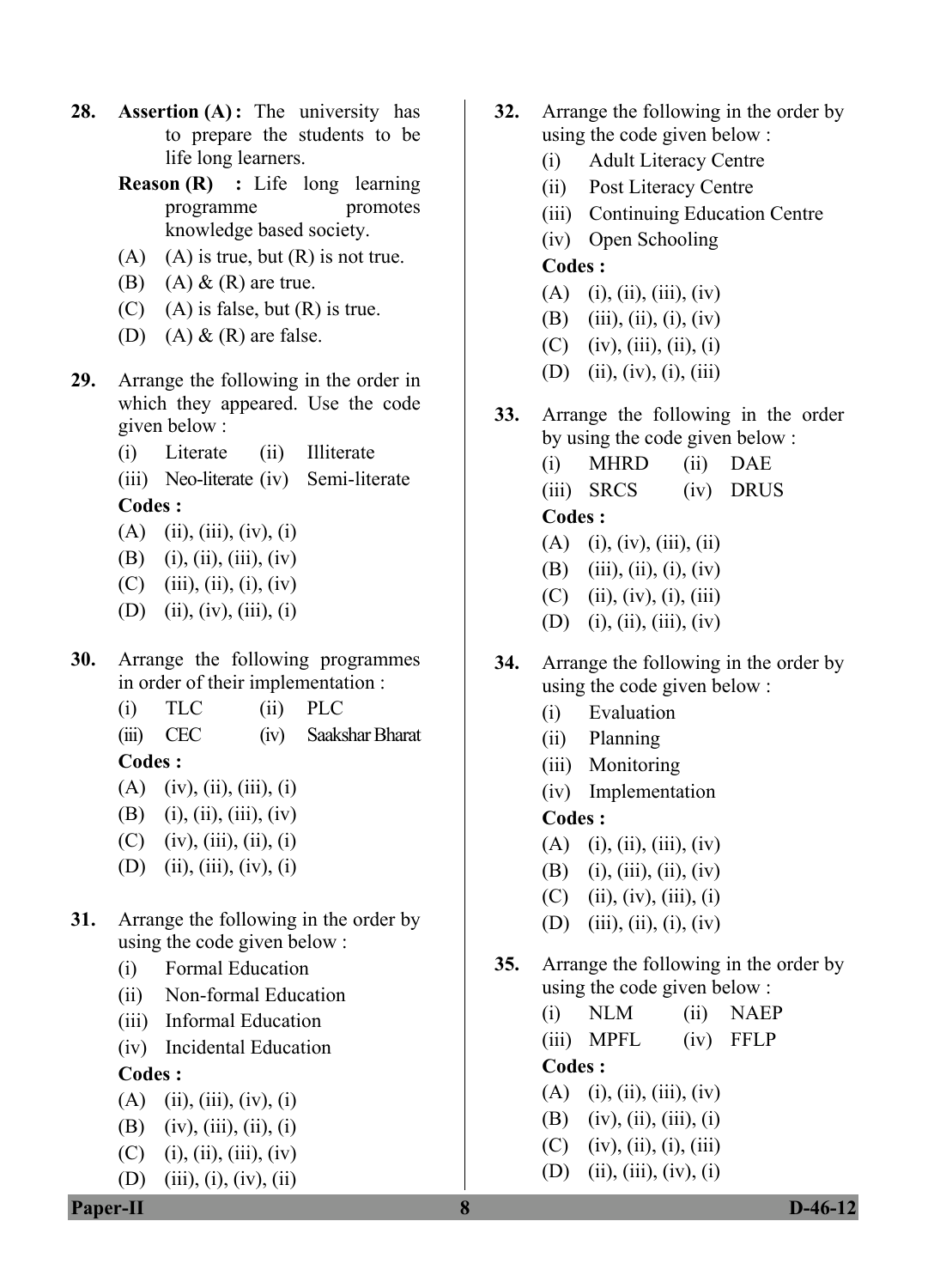- **28. अभिकथन (A) :** विश्वविद्यालयों को चाहिए कि वे छात्रों को जीवन पर्यंत शिक्षार्थी के रूप में तैयार करें ।
	- **कारण (R) :** जीवन पर्यंत अधिगम कार्यक्रम ज्ञान आधारित समाज को बढावा देता है ।
	- (A)  $(A)$  सही है, परन्तु (R) गलत है।
	- (B)  $(A)$  तथा  $(R)$  सही हैं ।
	- (C)  $(A)$  गलत है, परन्तु (R) सही है ।
	- $(D)$   $(A)$  तथा  $(R)$  गलत हैं ।
- 29. निम्नलिखित को अवस्था-क्रम में व्यवस्थित कोजिए । नीचे दिए गए कूटों का उपयोग कोजिए :
	- $(i)$  साक्षर  $(ii)$  असाक्षर (iii) नव-साक्षर (iv) अर्ध-साक्षर **Ûæú™ü :**
	- $(A)$  (ii), (iii), (iv), (i)
	- (B) (i), (ii), (iii), (iv)
	- $(C)$  (iii), (ii), (i), (iv)
	- (D) (ii), (iv), (iii), (i)
- 30. निम्नलिखित कार्यक्रमों को उनके कार्यान्वयन के क्रम में व्यवस्थित कीजिए :
	- (i) टी एल सी (ii) पी एल सी
	- (iii) सीईसी (iv) साक्षर भारत **Ûæú™ü :**
	- $(A)$  (iv), (ii), (iii), (i)
	- (B) (i), (ii), (iii), (iv)
	- $(C)$  (iv), (iii), (ii), (i)
	- (D) (ii), (iii), (iv), (i)
- **31.** नीचे दिए गए कुटों का उपयोग कर निम्नलिखित <u>को क्रमानु</u>सार व्यवस्थित कीजिए :
	- (i) औपचारिक शिक्षा
	- (ii) गैर-औपचारिक शिक्षा (नॉन-फॉर्मल एज्युकेशन)
	- (iii) अनौपचारिक शिक्षा (इंफॉर्मल एज्युकेशन)
	- (iv) संयोगात्मक शिक्षा (इंसिडेंटल एज्यकेशन) **Ûæú™ü :**
	- (A) (ii), (iii), (iv), (i)
	- (B) (iv), (iii), (ii), (i)
	- $(C)$  (i), (ii), (iii), (iv)

(D) (iii), (i), (iv), (ii)

- 32. नीचे दिए गए कूटों का उपयोग कर निम्नलिखित को क्रमानुसार व्यवस्थित कीजिए :
	- (i) प्रौढ़ साक्षरता केंद्र
	- (ii) पोस्ट-लिटरेसी केंद्र
	- (iii) सतत् शिक्षा केंद्र
	- (iv) मुक्त विद्यालयीन शिक्षा
	- **Ûæú™ü :**
	- $(A)$  (i), (ii), (iii), (iv)
	- (B) (iii), (ii), (i), (iv)
	- $(C)$  (iv), (iii), (ii), (i)
	- (D) (ii), (iv), (i), (iii)
- 33. नीचे दिए गए कूटों का उपयोग कर निम्नलिखित को क्रमानुसार व्यवस्थित कीजिए :
	- $(i)$  एम एच आर डी  $(ii)$  डी ए ई
	- $(iii)$  एस आर सी एस  $(iv)$  डी आर यु एस **Ûæú™ü :**
	- (A) (i), (iv), (iii), (ii)
	- (B) (iii), (ii), (i), (iv)
	- $(C)$  (ii), (iv), (i), (iii)
	- (D) (i), (ii), (iii), (iv)
- 34. नीचे दिए गए कूटों का उपयोग कर निम्नलिखित को क्रमानुसार व्यवस्थित कीजिए :
	- $(i)$  मूल्यांकन
	- $(ii)$  योजना बनाना
	- (iii) परिवीक्षण
	- (iv) कार्यान्वयन
	- **Ûæú™ü :**
	- $(A)$  (i), (ii), (iii), (iv)
	- (B) (i), (iii), (ii), (iv)
	- $(C)$  (ii), (iv), (iii), (i)
	- (D) (iii), (ii), (i), (iv)
- 35. नीचे दिए गए कूटों का उपयोग कर निम्नलिखित <u>को क्रमानु</u>सार व्यवस्थित कीजिए :
	- $(i)$  एन एल एम  $(ii)$  एन एई पी
	- $(iii)$  एम पी एफ एल $(iv)$  एफ एफ एल पी  $\overline{q}$ ः
	- $(A)$  (i), (ii), (iii), (iv)
	- (B) (iv), (ii), (iii), (i)
	- $(C)$  (iv), (ii), (i), (iii)
	- (D) (ii), (iii), (iv), (i)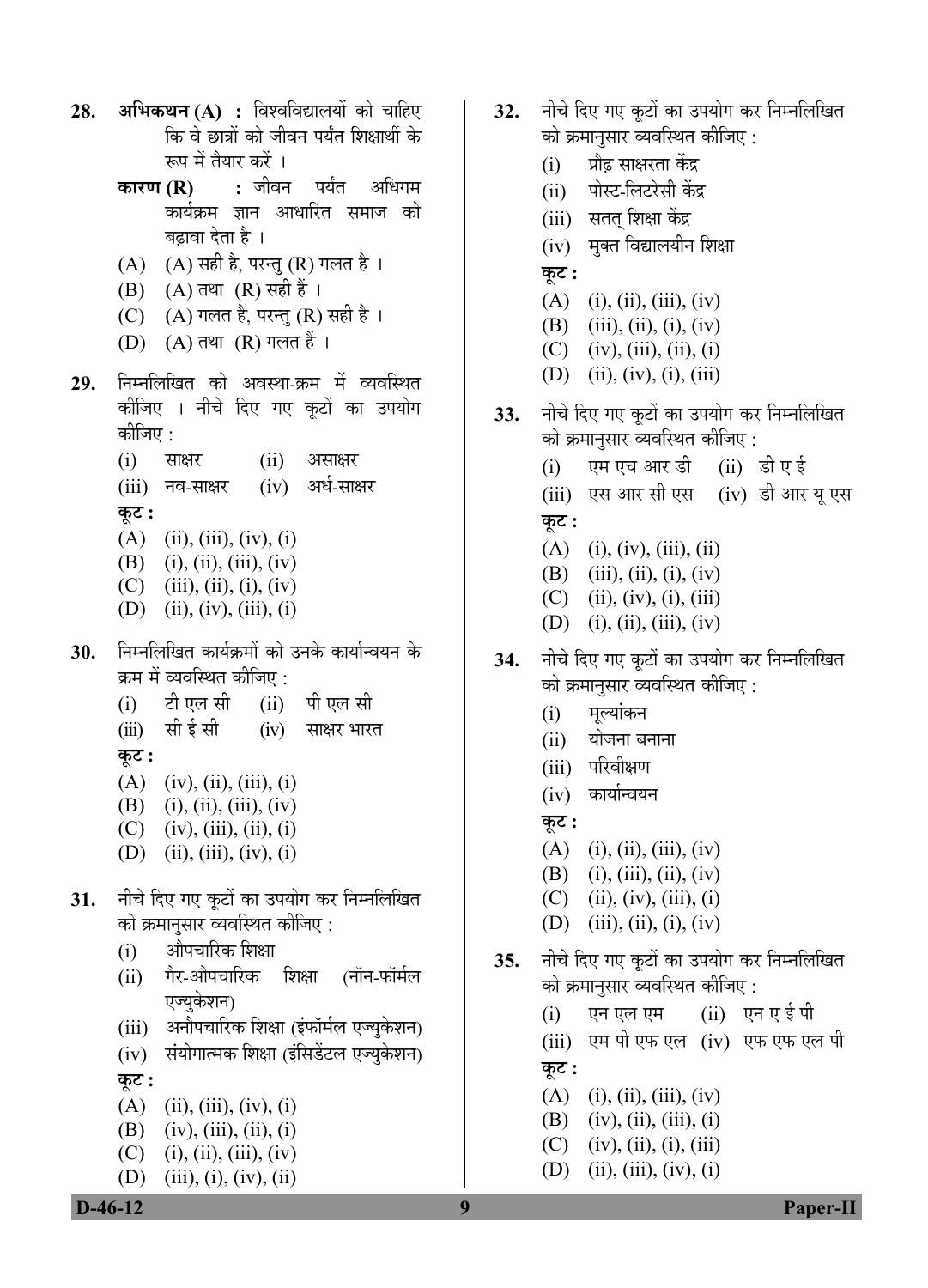**36.** Match the items given under the List – I (Programmes) with those in List – II (Year of launching).

|     | $List-I$      |                               |      |                             | $List-II$   |                                     |  |  |
|-----|---------------|-------------------------------|------|-----------------------------|-------------|-------------------------------------|--|--|
|     | (Programme)   |                               |      |                             | (Year)      |                                     |  |  |
|     |               | (i) Gurgaon                   |      |                             |             | $(1)$ 1976                          |  |  |
|     |               | Experiment                    |      |                             |             |                                     |  |  |
|     | (ii)          | Etawah Pilot                  |      |                             |             | $(2)$ 1978                          |  |  |
|     |               | Project                       |      |                             |             |                                     |  |  |
|     |               | (iii) NAEP                    |      |                             |             | $(3)$ 1920                          |  |  |
|     |               | (iv) Firka                    |      |                             |             | $(4)$ 1947                          |  |  |
|     |               | Development<br>Scheme         |      |                             |             |                                     |  |  |
|     |               |                               |      |                             |             | Select the correct answer using the |  |  |
|     |               | codes given below:            |      |                             |             |                                     |  |  |
|     | <b>Codes:</b> |                               |      |                             |             |                                     |  |  |
|     |               |                               |      | $(i)$ $(ii)$ $(iii)$ $(iv)$ |             |                                     |  |  |
|     |               | $(A)$ $(2)$ $(3)$ $(1)$ $(4)$ |      |                             |             |                                     |  |  |
|     |               | (B) (1) (2) (4) (3)           |      |                             |             |                                     |  |  |
|     |               | $(C)$ (3) (4) (2) (1)         |      |                             |             |                                     |  |  |
|     |               | (D) (4) (1) (3) (2)           |      |                             |             |                                     |  |  |
| 37. |               | $List-II$ :                   |      |                             |             | Match the following List $- I$ with |  |  |
|     |               | $List-I$                      |      |                             | $List - II$ |                                     |  |  |
|     |               | (i) Illiterate                |      |                             |             | (1) Continuing                      |  |  |
|     |               |                               |      |                             |             | Education                           |  |  |
|     |               |                               |      |                             | Centre      |                                     |  |  |
|     |               | (ii) School                   |      | (2)                         | Post-       |                                     |  |  |
|     |               | Drop-outs                     |      |                             |             | literacy                            |  |  |
|     |               |                               |      |                             | Centre      |                                     |  |  |
|     |               | (iii) Neo-literate (3)        |      |                             |             | Literacy                            |  |  |
|     |               |                               |      |                             | Centre      |                                     |  |  |
|     |               | (iv) Literate                 |      | (4)                         | Open        | Schooling                           |  |  |
|     | <b>Codes:</b> |                               |      |                             |             |                                     |  |  |
|     |               | (i)                           | (ii) | (iii)                       | (iv)        |                                     |  |  |
|     | (A)           |                               |      | $(3)$ $(4)$ $(2)$ $(1)$     |             |                                     |  |  |
|     |               | (B) (1) (2) (3) (4)           |      |                             |             |                                     |  |  |
|     |               | $(C)$ (4) (3) (2) (1)         |      |                             |             |                                     |  |  |
|     |               | $(D)$ $(2)$                   | (3)  | (4)                         | (1)         |                                     |  |  |
|     |               |                               |      |                             |             |                                     |  |  |

|     |               |                               |              |                | 38. Match the following List $- I$ with |
|-----|---------------|-------------------------------|--------------|----------------|-----------------------------------------|
|     |               | $List-II$ :                   |              |                |                                         |
|     |               | $List-I$                      |              |                | $List - II$                             |
|     | (i)           |                               |              |                | How Adult (1) Malcom                    |
|     |               | Learn?                        |              |                | Knowles                                 |
|     |               |                               |              |                | (ii) Culture of (2) UNESCO              |
|     |               | Silence                       |              |                |                                         |
|     |               |                               |              |                | (iii) Learning to be (3) Paulo Freire   |
|     |               |                               |              |                | (iv) Andragogy (4) Roby Kid             |
|     | <b>Codes:</b> |                               |              |                |                                         |
|     |               |                               | $(i)$ $(ii)$ | $(iii)$ $(iv)$ |                                         |
|     |               | (A) (3) (2) (1) (4)           |              |                |                                         |
|     |               | (B) (1) (4) (3) (2)           |              |                |                                         |
|     |               | $(C)$ $(1)$ $(2)$ $(3)$ $(4)$ |              |                |                                         |
|     |               | (D) (4) (3) (2) (1)           |              |                |                                         |
|     |               |                               |              |                |                                         |
| 39. |               |                               |              |                | Match the following List $- I$ with     |
|     |               | $List-II$ :                   |              |                |                                         |
|     |               | $List-I$                      |              |                | $List-II$                               |
|     |               |                               |              |                | (i) Literacy (1) Conservation           |
|     |               |                               |              |                |                                         |
|     |               |                               |              |                | (ii) Environmental (2) Demography       |
|     |               | Education                     |              |                |                                         |
|     |               |                               |              |                | (iii) Population (3) Development        |
|     |               | <b>Studies</b>                |              |                | Indicator                               |

(iv) Women's Studies (4) Empowerment

## **Codes :**

|  | (i) (ii) (iii) (iv)           |  |
|--|-------------------------------|--|
|  | $(A)$ $(1)$ $(2)$ $(3)$ $(4)$ |  |
|  | (B) (3) (1) (2) (4)           |  |
|  | $(C)$ (4) (3) (2) (1)         |  |
|  | (D) (2) (4) (1) (3)           |  |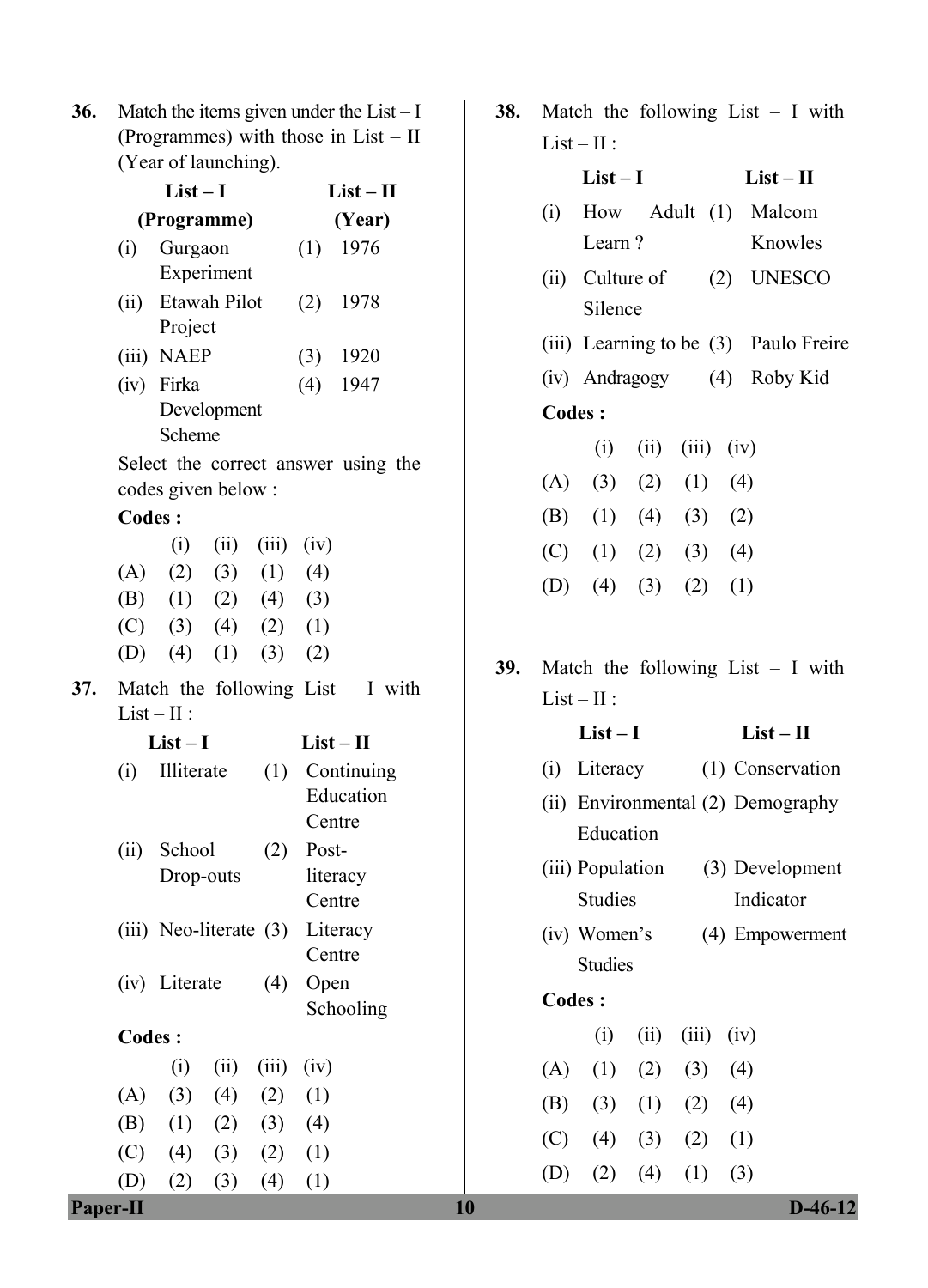36. नीचे दिए गए कूटों की सहायता से सूची – I  $($ कार्यक्रम) में दी गई मदों को सूची –  $\text{II}$ (शुरू होने का वर्ष) की मदों के साथ सुमेलित कीजिए :

| सूची – I    |                               |             |                             |               | सूची – II                                                  |  |
|-------------|-------------------------------|-------------|-----------------------------|---------------|------------------------------------------------------------|--|
| (कार्यक्रम) |                               |             |                             | (शुरू होने का |                                                            |  |
|             |                               |             |                             |               | वर्ष)                                                      |  |
|             | (i) गुड़गाँव प्रयोग           |             |                             |               | $(1)$ 1976                                                 |  |
|             | (ii) ईटावा परियोजना (2) 1978  |             |                             |               |                                                            |  |
|             | (iii) एन एई पी                |             |                             |               | $(3)$ 1920                                                 |  |
|             | (iv) फिरका विकास              |             |                             |               | $(4)$ 1947                                                 |  |
|             | योजना                         |             |                             |               |                                                            |  |
|             |                               |             |                             |               | नीचे दिए कूट का प्रयोग करके सही उत्तर का                   |  |
|             | चयन कीजिए :                   |             |                             |               |                                                            |  |
| कूट :       |                               |             |                             |               |                                                            |  |
|             |                               |             | $(i)$ $(ii)$ $(iii)$ $(iv)$ |               |                                                            |  |
|             | $(A)$ $(2)$ $(3)$ $(1)$ $(4)$ |             |                             |               |                                                            |  |
|             | (B) (1) (2) (4) (3)           |             |                             |               |                                                            |  |
|             | $(C)$ (3) (4) (2) (1)         |             |                             |               |                                                            |  |
|             | (D) (4) (1) (3) (2)           |             |                             |               |                                                            |  |
|             |                               |             |                             |               | $\bf{37.} \quad$ सूची – I तथा सूची – II को सुमेलित कीजिए : |  |
|             | सूची – I                      |             |                             |               | सूची – II                                                  |  |
|             | (i) असाक्षर                   |             |                             |               | $(1)$ सतत् शिक्षा                                          |  |
|             |                               |             |                             | केन्द्र       |                                                            |  |
|             | (ii)) स्कूल ड्रॉप             |             |                             |               | (2) पोस्ट लिटरेसी                                          |  |
|             | आउट्स                         |             |                             | केंद्र        |                                                            |  |
|             | (iii) नव-साक्षर               |             |                             |               | (3) साक्षरता केंद्र                                        |  |
|             | $(iv)$ साक्षर                 |             |                             |               | (4) मुक्त विद्यालयीन                                       |  |
|             |                               |             |                             | शिक्षा        |                                                            |  |
| कूट :       |                               |             |                             |               |                                                            |  |
|             | (i)                           | (ii)        | (iii)                       | (iv)          |                                                            |  |
| (A)         |                               | $(3)$ $(4)$ | (2)                         | (1)           |                                                            |  |
| (B)         |                               |             | $(1)$ $(2)$ $(3)$ $(4)$     |               |                                                            |  |
|             | $(C)$ (4) (3) (2) (1)         |             |                             |               |                                                            |  |
| (D)         |                               | $(2)$ $(3)$ |                             | $(4)$ $(1)$   |                                                            |  |

**38.** सूची – I तथा सूची – II को सुमेलित कीजिए :

|       |                       |                      |      | 38.     सूचा – I तथा सूचा – II का सुमालत काजिए : |
|-------|-----------------------|----------------------|------|--------------------------------------------------|
|       | सूची – I              |                      |      | सूची – II                                        |
|       | (i) हाउ अडल्ट         |                      |      | (1) माल्कोम                                      |
|       | लर्न ?                |                      |      | नॉल्स                                            |
|       | (ii)   कल्चर ऑफ       |                      |      | (2) यूनेस्को                                     |
|       | साइलेंस               |                      |      |                                                  |
|       | (iii) लर्निंग टू बी   |                      |      | (3) पावलो फ्रेरे                                 |
|       | (iv) ऐंड्रॉगोगी       |                      |      | (4) रोबी किड                                     |
| कूट : |                       |                      |      |                                                  |
|       |                       | $(i)$ $(ii)$ $(iii)$ | (iv) |                                                  |
|       | (A) (3) (2) (1) (4)   |                      |      |                                                  |
|       | (B) (1) (4) (3) (2)   |                      |      |                                                  |
|       | $(C)$ (1) (2) (3) (4) |                      |      |                                                  |
|       | (D) (4) (3) (2) (1)   |                      |      |                                                  |
|       |                       |                      |      |                                                  |
|       |                       |                      |      | $39.$ सूची – I तथा सूची – II को सुमेलित कीजिए :  |
|       | सूची – I              |                      |      | सूची – II                                        |

- $(i)$  साक्षरता  $(1)$  संरक्षण
- $(ii)$  पर्यावरण शिक्षा  $(2)$  जनांकिकी
- (iii) जनसंख्या अध्ययन (3) विकास संसूचक

(iv) महिला अध्ययन (4) सशक्तिकरण

# **Ûæú™ü :**

|  | $(i)$ $(ii)$ $(iii)$ $(iv)$   |  |
|--|-------------------------------|--|
|  | $(A)$ $(1)$ $(2)$ $(3)$ $(4)$ |  |
|  | (B) (3) (1) (2) (4)           |  |
|  | $(C)$ (4) (3) (2) (1)         |  |
|  | (D) (2) (4) (1) (3)           |  |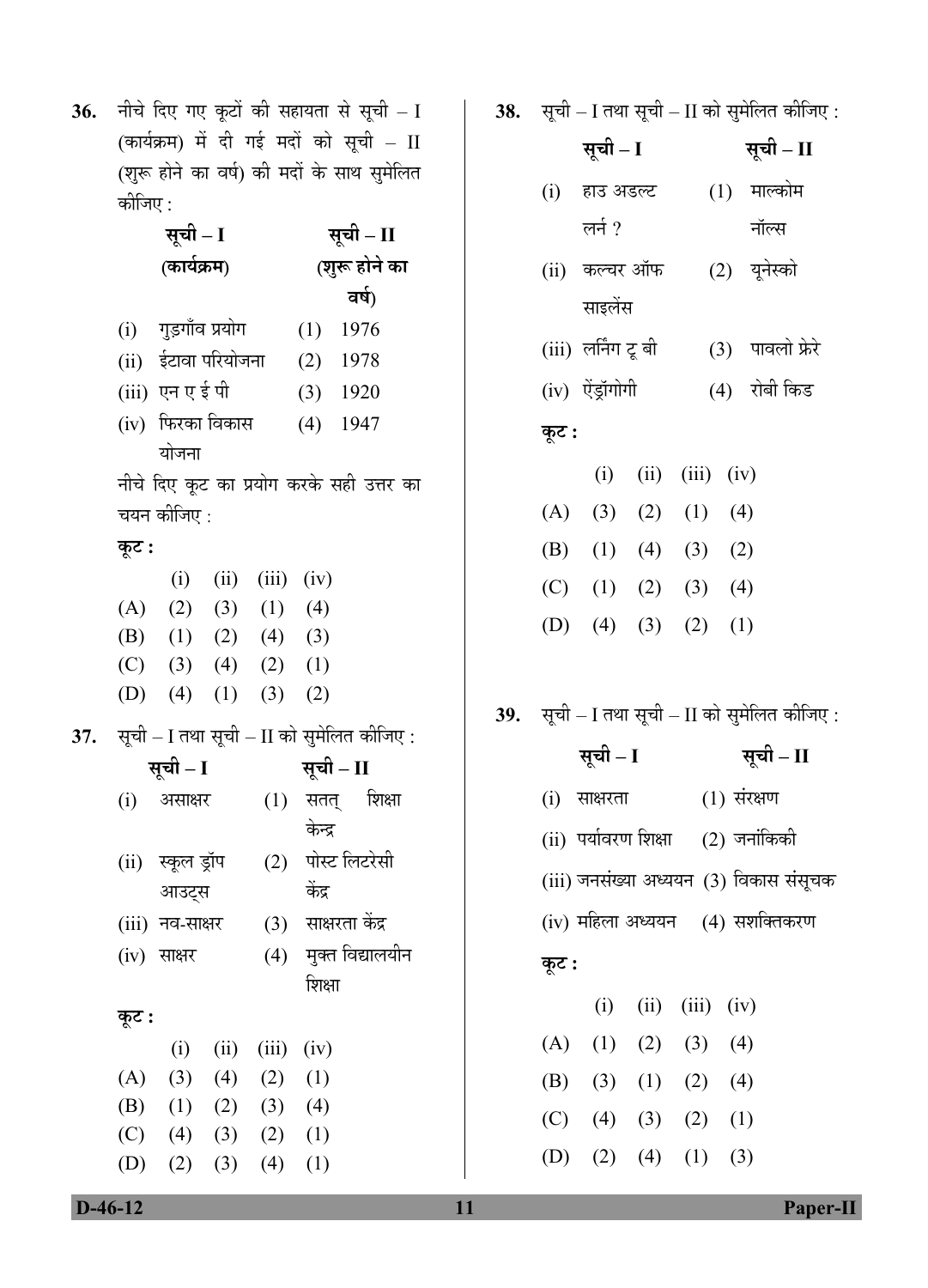| 40. Match the following List $- I$ with |  |  |  |
|-----------------------------------------|--|--|--|
| $List-II:$                              |  |  |  |

|     |               | $List-I$                              |  |                             | $List - II$ |                                         |  |  |
|-----|---------------|---------------------------------------|--|-----------------------------|-------------|-----------------------------------------|--|--|
|     |               | (i) Vocational                        |  |                             |             | $(1)$ NLM                               |  |  |
|     |               | Education                             |  |                             |             |                                         |  |  |
|     |               | (ii) Distance                         |  |                             |             | $(2)$ IGNOU                             |  |  |
|     |               | Education                             |  |                             |             |                                         |  |  |
|     |               | (iii) Literacy                        |  |                             |             | $(3)$ NGO                               |  |  |
|     |               | $(iv)$ SEWA                           |  |                             |             | $(4)$ JSS                               |  |  |
|     | <b>Codes:</b> |                                       |  |                             |             |                                         |  |  |
|     |               |                                       |  | $(i)$ $(ii)$ $(iii)$ $(iv)$ |             |                                         |  |  |
|     |               | $(A)$ $(1)$ $(2)$ $(3)$ $(4)$         |  |                             |             |                                         |  |  |
|     |               | (B) (2) (4) (1) (3)                   |  |                             |             |                                         |  |  |
|     |               | (C) (4) (2) (1) (3)                   |  |                             |             |                                         |  |  |
|     |               | (D) (4) (3) (2) (1)                   |  |                             |             |                                         |  |  |
|     |               |                                       |  |                             |             |                                         |  |  |
|     |               |                                       |  |                             |             | 41. Match the following List $- I$ with |  |  |
|     |               | $List - II$ :                         |  |                             |             |                                         |  |  |
|     |               | $List-I$                              |  |                             |             | $List - II$                             |  |  |
|     |               |                                       |  |                             |             | (i) $6-14 \text{ years}$ (1) TLC        |  |  |
|     |               |                                       |  |                             |             | (ii) $15 - 35 \text{ years}$ (2) NAEP   |  |  |
|     |               | (iii) $6 - 60 + \text{years}$ (3) NFE |  |                             |             |                                         |  |  |
|     |               | $(iv) > 5$ years                      |  |                             |             | (4) Primary                             |  |  |
|     |               |                                       |  |                             |             | school                                  |  |  |
|     | <b>Codes:</b> |                                       |  |                             |             |                                         |  |  |
|     |               |                                       |  | $(i)$ $(ii)$ $(iii)$ $(iv)$ |             |                                         |  |  |
|     |               | (A) (3) (2) (1) (4)                   |  |                             |             |                                         |  |  |
|     |               | (B) (3) (4) (2) (1)                   |  |                             |             |                                         |  |  |
|     |               | (C) (1) (2) (4) (3)                   |  |                             |             |                                         |  |  |
|     |               | (D) (4) (3) (2) (1)                   |  |                             |             |                                         |  |  |
|     |               |                                       |  |                             |             |                                         |  |  |
|     |               |                                       |  |                             |             |                                         |  |  |
| 42. |               |                                       |  |                             |             | Match the following List - I with       |  |  |
|     |               | $List-II$ :                           |  |                             |             |                                         |  |  |
|     |               | $List-I$                              |  |                             |             | $List-II$                               |  |  |
|     |               | (i) Radio                             |  |                             |             | (1) Audio-visual                        |  |  |
|     | (ii) TV       |                                       |  |                             | (2) Visual  |                                         |  |  |
|     |               | (iii) Newspaper (3) Audio             |  |                             |             |                                         |  |  |
|     |               |                                       |  |                             |             | (iv) Teleconference (4) Interactive     |  |  |
|     | <b>Codes:</b> |                                       |  |                             |             |                                         |  |  |
|     |               |                                       |  | $(i)$ $(ii)$ $(iii)$ $(iv)$ |             |                                         |  |  |
|     |               | (A) (2) (3) (4) (1)                   |  |                             |             |                                         |  |  |
|     |               | (B) (1) (2) (3) (4)                   |  |                             |             |                                         |  |  |
|     |               | $(C)$ (3) (1) (2) (4)                 |  |                             |             |                                         |  |  |
|     |               | (D) (4) (3) (1) (2)                   |  |                             |             |                                         |  |  |
|     |               |                                       |  |                             |             |                                         |  |  |

| $List-I$<br>$List - II$<br>$List-II$<br>$List-I$<br><b>NLM</b><br>School<br>(1)<br>(i)<br><b>NLM</b><br>Vocational<br>(1)<br>(i)<br>Education<br>Education<br><b>UGC</b><br>Teacher<br>(2)<br>(ii)<br><b>IGNOU</b><br>Distance<br>(2)<br>(ii)<br>Education<br>Education<br><b>NCERT</b><br>(iii) Higher<br>(3)<br><b>NGO</b><br>(iii) Literacy<br>(3)<br>Education<br>$(iv)$ SEWA<br><b>JSS</b><br>(4)<br>(iv) Adult Education (4)<br><b>NCTE</b><br><b>Codes:</b><br><b>Codes:</b><br>(iv)<br>(i)<br>(ii)<br>(iii)<br>(ii)<br>(iii)<br>(iv)<br>(i)<br>(1)<br>(2)<br>(3)<br>(4)<br>(A)<br>(1)<br>(2)<br>(3)<br>(A)<br>(4)<br>(2)<br>(B)<br>(1)<br>(3)<br>(4)<br>(3)<br>(2)<br>(1)<br>(B)<br>(4)<br>(C)<br>(4)<br>(2)<br>(1)<br>(3)<br>(2)<br>(3)<br>(C)<br>(1)<br>(4)<br>(D)<br>(3)<br>(4)<br>(2)<br>(1)<br>(D)<br>(4)<br>(3)<br>(2)<br>(1)<br>Match the following List $- I$ with<br>44.<br>Match the following List $- I$ with<br>41.<br>$List-II$ :<br>$List-II$ :<br>$List-I$<br>$List-II$<br>$List-I$<br>$List-II$<br>(Duration of the<br>(Country)<br><b>TLC</b><br>$6 - 14$ years<br>(1)<br>(i)<br><b>Literacy Campaign)</b><br>$15 - 35$ years<br>(2)<br><b>NAEP</b><br>(ii)<br>China<br>$(1)$ 1971 – 81<br>(i)<br>(iii) $6-60$ + years<br>(3)<br><b>NFE</b><br>Vietnam<br>(2)<br>$1945 - 77$<br>(ii)<br>$1967 - 80$<br>(iii) Tanzania<br>(3)<br>$(iv) > 5$ years<br>Primary<br>(4)<br>$1950 - 80$<br>(iv) Brazil<br>(4)<br>school<br><b>Codes:</b><br><b>Codes:</b><br>(iv)<br>(iii)<br>(ii)<br>(i)<br>(ii)<br>(iii)<br>(iv)<br>(i)<br>(4)<br>(3)<br>(2)<br>(A)<br>(1)<br>(3)<br>(A)<br>(2)<br>(1)<br>(4)<br>(2)<br>(1)<br>(3)<br>(B)<br>(4)<br>(B)<br>(3)<br>(2)<br>(1)<br>(4)<br>(3)<br>(4)<br>(C)<br>(1)<br>(2)<br>(C)<br>(1)<br>(2)<br>(4)<br>(3)<br>(1)<br>(3)<br>(4)<br>(2)<br>(D)<br>(D)<br>(4)<br>(3)<br>(2)<br>(1)<br>45.<br>Match the following List $- I$ with<br>$List-II$ :<br>Match the following List $- I$ with<br>42.<br>$List-I$<br>$List-II$<br>$List-II$ :<br>Literacy House $(1)$<br>New Delhi<br>(i)<br>$List - II$<br>$List-I$<br>(ii) Seva Mandir<br>Gandhigram<br>(2)<br>(1) Audio-visual<br>Radio<br>(iii) Indian Adult<br>Lucknow<br>(i)<br>(3)<br>Education<br>(ii) TV<br>(2) Visual<br>Association<br>$(3)$ Audio<br>(iii) Newspaper<br>(iv) Gandhigram<br>Udaipur<br>(4)<br>(iv) Teleconference<br>(4) Interactive<br>Rural Institute<br><b>Codes:</b><br><b>Codes:</b><br>(iv)<br>(i)<br>(ii)<br>(iii)<br>(ii)<br>(iii)<br>(iv)<br>(i)<br>(2)<br>(A)<br>(3)<br>(4)<br>(1)<br>(A)<br>(3)<br>(1)<br>(4)<br>(2)<br>(1)<br>(4)<br>(B)<br>(2)<br>(3)<br>(2)<br>(1)<br>(B)<br>(4)<br>(3)<br>(C)<br>(3)<br>(1)<br>(2)<br>(4)<br>(3)<br>(C)<br>(1)<br>(2)<br>(4)<br>(D)<br>(4)<br>(3)<br>(1)<br>(2)<br>(D)<br>(3)<br>(4)<br>(2)<br>(1)<br>$D-46-12$<br>12<br>Paper-II | 40. | Match the following List $- I$ with | 43. | Match the following List $- I$ with |
|-------------------------------------------------------------------------------------------------------------------------------------------------------------------------------------------------------------------------------------------------------------------------------------------------------------------------------------------------------------------------------------------------------------------------------------------------------------------------------------------------------------------------------------------------------------------------------------------------------------------------------------------------------------------------------------------------------------------------------------------------------------------------------------------------------------------------------------------------------------------------------------------------------------------------------------------------------------------------------------------------------------------------------------------------------------------------------------------------------------------------------------------------------------------------------------------------------------------------------------------------------------------------------------------------------------------------------------------------------------------------------------------------------------------------------------------------------------------------------------------------------------------------------------------------------------------------------------------------------------------------------------------------------------------------------------------------------------------------------------------------------------------------------------------------------------------------------------------------------------------------------------------------------------------------------------------------------------------------------------------------------------------------------------------------------------------------------------------------------------------------------------------------------------------------------------------------------------------------------------------------------------------------------------------------------------------------------------------------------------------------------------------------------------------------------------------------------------------------------------------------------------------------------------------------------------------------------------------------------------------------------------------------------------------------------------------------------------------------------------------------------------------------------------------------------|-----|-------------------------------------|-----|-------------------------------------|
|                                                                                                                                                                                                                                                                                                                                                                                                                                                                                                                                                                                                                                                                                                                                                                                                                                                                                                                                                                                                                                                                                                                                                                                                                                                                                                                                                                                                                                                                                                                                                                                                                                                                                                                                                                                                                                                                                                                                                                                                                                                                                                                                                                                                                                                                                                                                                                                                                                                                                                                                                                                                                                                                                                                                                                                                       |     | $List-II$ :                         |     | $List-II$ :                         |
|                                                                                                                                                                                                                                                                                                                                                                                                                                                                                                                                                                                                                                                                                                                                                                                                                                                                                                                                                                                                                                                                                                                                                                                                                                                                                                                                                                                                                                                                                                                                                                                                                                                                                                                                                                                                                                                                                                                                                                                                                                                                                                                                                                                                                                                                                                                                                                                                                                                                                                                                                                                                                                                                                                                                                                                                       |     |                                     |     |                                     |
|                                                                                                                                                                                                                                                                                                                                                                                                                                                                                                                                                                                                                                                                                                                                                                                                                                                                                                                                                                                                                                                                                                                                                                                                                                                                                                                                                                                                                                                                                                                                                                                                                                                                                                                                                                                                                                                                                                                                                                                                                                                                                                                                                                                                                                                                                                                                                                                                                                                                                                                                                                                                                                                                                                                                                                                                       |     |                                     |     |                                     |
|                                                                                                                                                                                                                                                                                                                                                                                                                                                                                                                                                                                                                                                                                                                                                                                                                                                                                                                                                                                                                                                                                                                                                                                                                                                                                                                                                                                                                                                                                                                                                                                                                                                                                                                                                                                                                                                                                                                                                                                                                                                                                                                                                                                                                                                                                                                                                                                                                                                                                                                                                                                                                                                                                                                                                                                                       |     |                                     |     |                                     |
|                                                                                                                                                                                                                                                                                                                                                                                                                                                                                                                                                                                                                                                                                                                                                                                                                                                                                                                                                                                                                                                                                                                                                                                                                                                                                                                                                                                                                                                                                                                                                                                                                                                                                                                                                                                                                                                                                                                                                                                                                                                                                                                                                                                                                                                                                                                                                                                                                                                                                                                                                                                                                                                                                                                                                                                                       |     |                                     |     |                                     |
|                                                                                                                                                                                                                                                                                                                                                                                                                                                                                                                                                                                                                                                                                                                                                                                                                                                                                                                                                                                                                                                                                                                                                                                                                                                                                                                                                                                                                                                                                                                                                                                                                                                                                                                                                                                                                                                                                                                                                                                                                                                                                                                                                                                                                                                                                                                                                                                                                                                                                                                                                                                                                                                                                                                                                                                                       |     |                                     |     |                                     |
|                                                                                                                                                                                                                                                                                                                                                                                                                                                                                                                                                                                                                                                                                                                                                                                                                                                                                                                                                                                                                                                                                                                                                                                                                                                                                                                                                                                                                                                                                                                                                                                                                                                                                                                                                                                                                                                                                                                                                                                                                                                                                                                                                                                                                                                                                                                                                                                                                                                                                                                                                                                                                                                                                                                                                                                                       |     |                                     |     |                                     |
|                                                                                                                                                                                                                                                                                                                                                                                                                                                                                                                                                                                                                                                                                                                                                                                                                                                                                                                                                                                                                                                                                                                                                                                                                                                                                                                                                                                                                                                                                                                                                                                                                                                                                                                                                                                                                                                                                                                                                                                                                                                                                                                                                                                                                                                                                                                                                                                                                                                                                                                                                                                                                                                                                                                                                                                                       |     |                                     |     |                                     |
|                                                                                                                                                                                                                                                                                                                                                                                                                                                                                                                                                                                                                                                                                                                                                                                                                                                                                                                                                                                                                                                                                                                                                                                                                                                                                                                                                                                                                                                                                                                                                                                                                                                                                                                                                                                                                                                                                                                                                                                                                                                                                                                                                                                                                                                                                                                                                                                                                                                                                                                                                                                                                                                                                                                                                                                                       |     |                                     |     |                                     |
|                                                                                                                                                                                                                                                                                                                                                                                                                                                                                                                                                                                                                                                                                                                                                                                                                                                                                                                                                                                                                                                                                                                                                                                                                                                                                                                                                                                                                                                                                                                                                                                                                                                                                                                                                                                                                                                                                                                                                                                                                                                                                                                                                                                                                                                                                                                                                                                                                                                                                                                                                                                                                                                                                                                                                                                                       |     |                                     |     |                                     |
|                                                                                                                                                                                                                                                                                                                                                                                                                                                                                                                                                                                                                                                                                                                                                                                                                                                                                                                                                                                                                                                                                                                                                                                                                                                                                                                                                                                                                                                                                                                                                                                                                                                                                                                                                                                                                                                                                                                                                                                                                                                                                                                                                                                                                                                                                                                                                                                                                                                                                                                                                                                                                                                                                                                                                                                                       |     |                                     |     |                                     |
|                                                                                                                                                                                                                                                                                                                                                                                                                                                                                                                                                                                                                                                                                                                                                                                                                                                                                                                                                                                                                                                                                                                                                                                                                                                                                                                                                                                                                                                                                                                                                                                                                                                                                                                                                                                                                                                                                                                                                                                                                                                                                                                                                                                                                                                                                                                                                                                                                                                                                                                                                                                                                                                                                                                                                                                                       |     |                                     |     |                                     |
|                                                                                                                                                                                                                                                                                                                                                                                                                                                                                                                                                                                                                                                                                                                                                                                                                                                                                                                                                                                                                                                                                                                                                                                                                                                                                                                                                                                                                                                                                                                                                                                                                                                                                                                                                                                                                                                                                                                                                                                                                                                                                                                                                                                                                                                                                                                                                                                                                                                                                                                                                                                                                                                                                                                                                                                                       |     |                                     |     |                                     |
|                                                                                                                                                                                                                                                                                                                                                                                                                                                                                                                                                                                                                                                                                                                                                                                                                                                                                                                                                                                                                                                                                                                                                                                                                                                                                                                                                                                                                                                                                                                                                                                                                                                                                                                                                                                                                                                                                                                                                                                                                                                                                                                                                                                                                                                                                                                                                                                                                                                                                                                                                                                                                                                                                                                                                                                                       |     |                                     |     |                                     |
|                                                                                                                                                                                                                                                                                                                                                                                                                                                                                                                                                                                                                                                                                                                                                                                                                                                                                                                                                                                                                                                                                                                                                                                                                                                                                                                                                                                                                                                                                                                                                                                                                                                                                                                                                                                                                                                                                                                                                                                                                                                                                                                                                                                                                                                                                                                                                                                                                                                                                                                                                                                                                                                                                                                                                                                                       |     |                                     |     |                                     |
|                                                                                                                                                                                                                                                                                                                                                                                                                                                                                                                                                                                                                                                                                                                                                                                                                                                                                                                                                                                                                                                                                                                                                                                                                                                                                                                                                                                                                                                                                                                                                                                                                                                                                                                                                                                                                                                                                                                                                                                                                                                                                                                                                                                                                                                                                                                                                                                                                                                                                                                                                                                                                                                                                                                                                                                                       |     |                                     |     |                                     |
|                                                                                                                                                                                                                                                                                                                                                                                                                                                                                                                                                                                                                                                                                                                                                                                                                                                                                                                                                                                                                                                                                                                                                                                                                                                                                                                                                                                                                                                                                                                                                                                                                                                                                                                                                                                                                                                                                                                                                                                                                                                                                                                                                                                                                                                                                                                                                                                                                                                                                                                                                                                                                                                                                                                                                                                                       |     |                                     |     |                                     |
|                                                                                                                                                                                                                                                                                                                                                                                                                                                                                                                                                                                                                                                                                                                                                                                                                                                                                                                                                                                                                                                                                                                                                                                                                                                                                                                                                                                                                                                                                                                                                                                                                                                                                                                                                                                                                                                                                                                                                                                                                                                                                                                                                                                                                                                                                                                                                                                                                                                                                                                                                                                                                                                                                                                                                                                                       |     |                                     |     |                                     |
|                                                                                                                                                                                                                                                                                                                                                                                                                                                                                                                                                                                                                                                                                                                                                                                                                                                                                                                                                                                                                                                                                                                                                                                                                                                                                                                                                                                                                                                                                                                                                                                                                                                                                                                                                                                                                                                                                                                                                                                                                                                                                                                                                                                                                                                                                                                                                                                                                                                                                                                                                                                                                                                                                                                                                                                                       |     |                                     |     |                                     |
|                                                                                                                                                                                                                                                                                                                                                                                                                                                                                                                                                                                                                                                                                                                                                                                                                                                                                                                                                                                                                                                                                                                                                                                                                                                                                                                                                                                                                                                                                                                                                                                                                                                                                                                                                                                                                                                                                                                                                                                                                                                                                                                                                                                                                                                                                                                                                                                                                                                                                                                                                                                                                                                                                                                                                                                                       |     |                                     |     |                                     |
|                                                                                                                                                                                                                                                                                                                                                                                                                                                                                                                                                                                                                                                                                                                                                                                                                                                                                                                                                                                                                                                                                                                                                                                                                                                                                                                                                                                                                                                                                                                                                                                                                                                                                                                                                                                                                                                                                                                                                                                                                                                                                                                                                                                                                                                                                                                                                                                                                                                                                                                                                                                                                                                                                                                                                                                                       |     |                                     |     |                                     |
|                                                                                                                                                                                                                                                                                                                                                                                                                                                                                                                                                                                                                                                                                                                                                                                                                                                                                                                                                                                                                                                                                                                                                                                                                                                                                                                                                                                                                                                                                                                                                                                                                                                                                                                                                                                                                                                                                                                                                                                                                                                                                                                                                                                                                                                                                                                                                                                                                                                                                                                                                                                                                                                                                                                                                                                                       |     |                                     |     |                                     |
|                                                                                                                                                                                                                                                                                                                                                                                                                                                                                                                                                                                                                                                                                                                                                                                                                                                                                                                                                                                                                                                                                                                                                                                                                                                                                                                                                                                                                                                                                                                                                                                                                                                                                                                                                                                                                                                                                                                                                                                                                                                                                                                                                                                                                                                                                                                                                                                                                                                                                                                                                                                                                                                                                                                                                                                                       |     |                                     |     |                                     |
|                                                                                                                                                                                                                                                                                                                                                                                                                                                                                                                                                                                                                                                                                                                                                                                                                                                                                                                                                                                                                                                                                                                                                                                                                                                                                                                                                                                                                                                                                                                                                                                                                                                                                                                                                                                                                                                                                                                                                                                                                                                                                                                                                                                                                                                                                                                                                                                                                                                                                                                                                                                                                                                                                                                                                                                                       |     |                                     |     |                                     |
|                                                                                                                                                                                                                                                                                                                                                                                                                                                                                                                                                                                                                                                                                                                                                                                                                                                                                                                                                                                                                                                                                                                                                                                                                                                                                                                                                                                                                                                                                                                                                                                                                                                                                                                                                                                                                                                                                                                                                                                                                                                                                                                                                                                                                                                                                                                                                                                                                                                                                                                                                                                                                                                                                                                                                                                                       |     |                                     |     |                                     |
|                                                                                                                                                                                                                                                                                                                                                                                                                                                                                                                                                                                                                                                                                                                                                                                                                                                                                                                                                                                                                                                                                                                                                                                                                                                                                                                                                                                                                                                                                                                                                                                                                                                                                                                                                                                                                                                                                                                                                                                                                                                                                                                                                                                                                                                                                                                                                                                                                                                                                                                                                                                                                                                                                                                                                                                                       |     |                                     |     |                                     |
|                                                                                                                                                                                                                                                                                                                                                                                                                                                                                                                                                                                                                                                                                                                                                                                                                                                                                                                                                                                                                                                                                                                                                                                                                                                                                                                                                                                                                                                                                                                                                                                                                                                                                                                                                                                                                                                                                                                                                                                                                                                                                                                                                                                                                                                                                                                                                                                                                                                                                                                                                                                                                                                                                                                                                                                                       |     |                                     |     |                                     |
|                                                                                                                                                                                                                                                                                                                                                                                                                                                                                                                                                                                                                                                                                                                                                                                                                                                                                                                                                                                                                                                                                                                                                                                                                                                                                                                                                                                                                                                                                                                                                                                                                                                                                                                                                                                                                                                                                                                                                                                                                                                                                                                                                                                                                                                                                                                                                                                                                                                                                                                                                                                                                                                                                                                                                                                                       |     |                                     |     |                                     |
|                                                                                                                                                                                                                                                                                                                                                                                                                                                                                                                                                                                                                                                                                                                                                                                                                                                                                                                                                                                                                                                                                                                                                                                                                                                                                                                                                                                                                                                                                                                                                                                                                                                                                                                                                                                                                                                                                                                                                                                                                                                                                                                                                                                                                                                                                                                                                                                                                                                                                                                                                                                                                                                                                                                                                                                                       |     |                                     |     |                                     |
|                                                                                                                                                                                                                                                                                                                                                                                                                                                                                                                                                                                                                                                                                                                                                                                                                                                                                                                                                                                                                                                                                                                                                                                                                                                                                                                                                                                                                                                                                                                                                                                                                                                                                                                                                                                                                                                                                                                                                                                                                                                                                                                                                                                                                                                                                                                                                                                                                                                                                                                                                                                                                                                                                                                                                                                                       |     |                                     |     |                                     |
|                                                                                                                                                                                                                                                                                                                                                                                                                                                                                                                                                                                                                                                                                                                                                                                                                                                                                                                                                                                                                                                                                                                                                                                                                                                                                                                                                                                                                                                                                                                                                                                                                                                                                                                                                                                                                                                                                                                                                                                                                                                                                                                                                                                                                                                                                                                                                                                                                                                                                                                                                                                                                                                                                                                                                                                                       |     |                                     |     |                                     |
|                                                                                                                                                                                                                                                                                                                                                                                                                                                                                                                                                                                                                                                                                                                                                                                                                                                                                                                                                                                                                                                                                                                                                                                                                                                                                                                                                                                                                                                                                                                                                                                                                                                                                                                                                                                                                                                                                                                                                                                                                                                                                                                                                                                                                                                                                                                                                                                                                                                                                                                                                                                                                                                                                                                                                                                                       |     |                                     |     |                                     |
|                                                                                                                                                                                                                                                                                                                                                                                                                                                                                                                                                                                                                                                                                                                                                                                                                                                                                                                                                                                                                                                                                                                                                                                                                                                                                                                                                                                                                                                                                                                                                                                                                                                                                                                                                                                                                                                                                                                                                                                                                                                                                                                                                                                                                                                                                                                                                                                                                                                                                                                                                                                                                                                                                                                                                                                                       |     |                                     |     |                                     |
|                                                                                                                                                                                                                                                                                                                                                                                                                                                                                                                                                                                                                                                                                                                                                                                                                                                                                                                                                                                                                                                                                                                                                                                                                                                                                                                                                                                                                                                                                                                                                                                                                                                                                                                                                                                                                                                                                                                                                                                                                                                                                                                                                                                                                                                                                                                                                                                                                                                                                                                                                                                                                                                                                                                                                                                                       |     |                                     |     |                                     |
|                                                                                                                                                                                                                                                                                                                                                                                                                                                                                                                                                                                                                                                                                                                                                                                                                                                                                                                                                                                                                                                                                                                                                                                                                                                                                                                                                                                                                                                                                                                                                                                                                                                                                                                                                                                                                                                                                                                                                                                                                                                                                                                                                                                                                                                                                                                                                                                                                                                                                                                                                                                                                                                                                                                                                                                                       |     |                                     |     |                                     |
|                                                                                                                                                                                                                                                                                                                                                                                                                                                                                                                                                                                                                                                                                                                                                                                                                                                                                                                                                                                                                                                                                                                                                                                                                                                                                                                                                                                                                                                                                                                                                                                                                                                                                                                                                                                                                                                                                                                                                                                                                                                                                                                                                                                                                                                                                                                                                                                                                                                                                                                                                                                                                                                                                                                                                                                                       |     |                                     |     |                                     |
|                                                                                                                                                                                                                                                                                                                                                                                                                                                                                                                                                                                                                                                                                                                                                                                                                                                                                                                                                                                                                                                                                                                                                                                                                                                                                                                                                                                                                                                                                                                                                                                                                                                                                                                                                                                                                                                                                                                                                                                                                                                                                                                                                                                                                                                                                                                                                                                                                                                                                                                                                                                                                                                                                                                                                                                                       |     |                                     |     |                                     |
|                                                                                                                                                                                                                                                                                                                                                                                                                                                                                                                                                                                                                                                                                                                                                                                                                                                                                                                                                                                                                                                                                                                                                                                                                                                                                                                                                                                                                                                                                                                                                                                                                                                                                                                                                                                                                                                                                                                                                                                                                                                                                                                                                                                                                                                                                                                                                                                                                                                                                                                                                                                                                                                                                                                                                                                                       |     |                                     |     |                                     |
|                                                                                                                                                                                                                                                                                                                                                                                                                                                                                                                                                                                                                                                                                                                                                                                                                                                                                                                                                                                                                                                                                                                                                                                                                                                                                                                                                                                                                                                                                                                                                                                                                                                                                                                                                                                                                                                                                                                                                                                                                                                                                                                                                                                                                                                                                                                                                                                                                                                                                                                                                                                                                                                                                                                                                                                                       |     |                                     |     |                                     |
|                                                                                                                                                                                                                                                                                                                                                                                                                                                                                                                                                                                                                                                                                                                                                                                                                                                                                                                                                                                                                                                                                                                                                                                                                                                                                                                                                                                                                                                                                                                                                                                                                                                                                                                                                                                                                                                                                                                                                                                                                                                                                                                                                                                                                                                                                                                                                                                                                                                                                                                                                                                                                                                                                                                                                                                                       |     |                                     |     |                                     |
|                                                                                                                                                                                                                                                                                                                                                                                                                                                                                                                                                                                                                                                                                                                                                                                                                                                                                                                                                                                                                                                                                                                                                                                                                                                                                                                                                                                                                                                                                                                                                                                                                                                                                                                                                                                                                                                                                                                                                                                                                                                                                                                                                                                                                                                                                                                                                                                                                                                                                                                                                                                                                                                                                                                                                                                                       |     |                                     |     |                                     |
|                                                                                                                                                                                                                                                                                                                                                                                                                                                                                                                                                                                                                                                                                                                                                                                                                                                                                                                                                                                                                                                                                                                                                                                                                                                                                                                                                                                                                                                                                                                                                                                                                                                                                                                                                                                                                                                                                                                                                                                                                                                                                                                                                                                                                                                                                                                                                                                                                                                                                                                                                                                                                                                                                                                                                                                                       |     |                                     |     |                                     |
|                                                                                                                                                                                                                                                                                                                                                                                                                                                                                                                                                                                                                                                                                                                                                                                                                                                                                                                                                                                                                                                                                                                                                                                                                                                                                                                                                                                                                                                                                                                                                                                                                                                                                                                                                                                                                                                                                                                                                                                                                                                                                                                                                                                                                                                                                                                                                                                                                                                                                                                                                                                                                                                                                                                                                                                                       |     |                                     |     |                                     |
|                                                                                                                                                                                                                                                                                                                                                                                                                                                                                                                                                                                                                                                                                                                                                                                                                                                                                                                                                                                                                                                                                                                                                                                                                                                                                                                                                                                                                                                                                                                                                                                                                                                                                                                                                                                                                                                                                                                                                                                                                                                                                                                                                                                                                                                                                                                                                                                                                                                                                                                                                                                                                                                                                                                                                                                                       |     |                                     |     |                                     |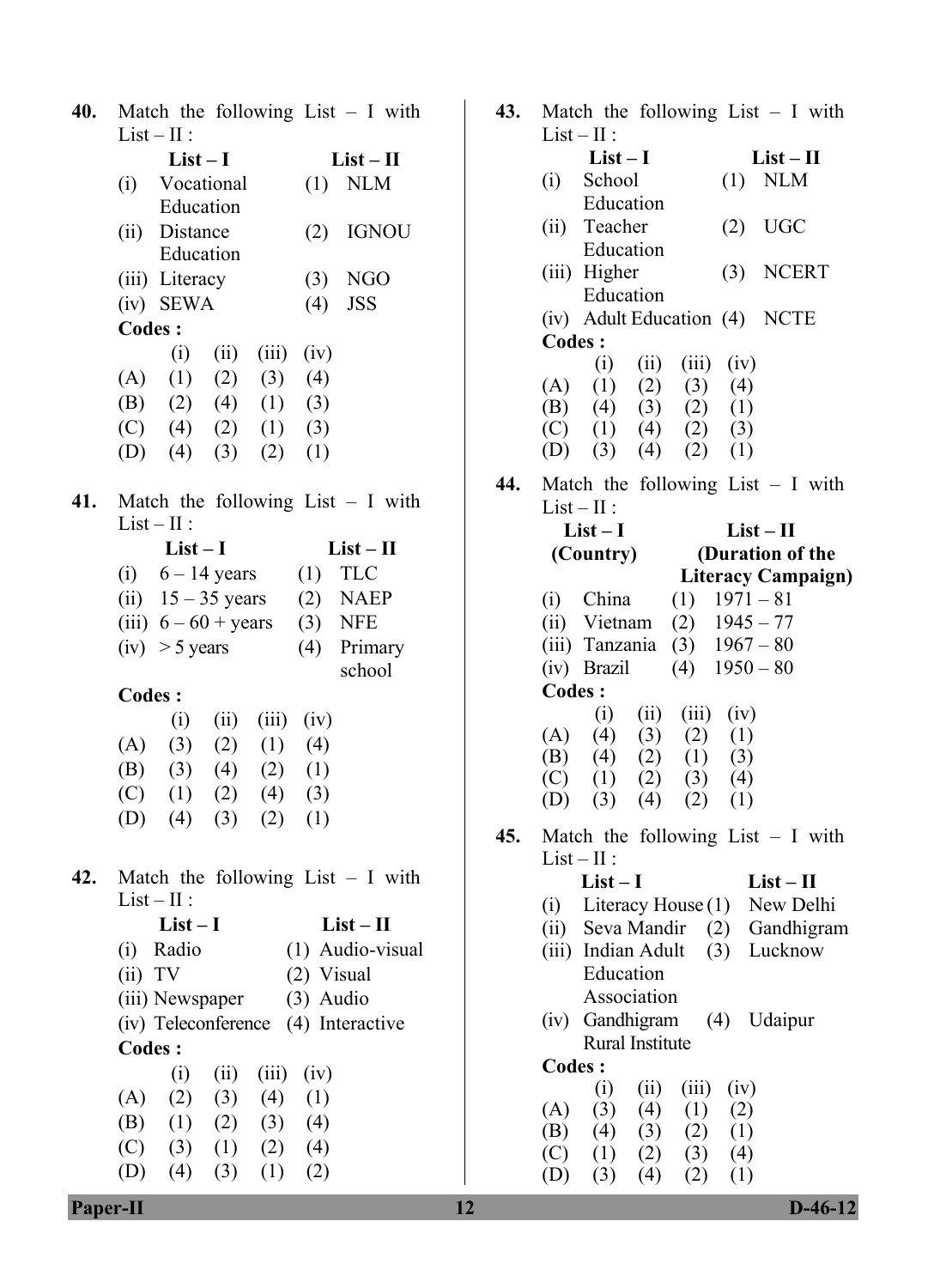**40.** सूची – I तथा सूची – II को सुमेलित कीजिए : **ÃÖæ"Öß – I ÃÖæ"Öß – II**  (i) व्यावसायिक शिक्षा (1) एन एल एम (ii) ¤æü¸ü¾ÖŸÖá ׿ÖõÖÖ (2) ‡Ý®Öæ (iii) साक्षरता (3) एन जी ओ (iv) एस ईडब्लू ए (4) जे एस एस  $\overline{\Phi}$ :  $(i)$   $(ii)$   $(iii)$   $(iv)$  $(A)$   $(1)$   $(2)$   $(3)$   $(4)$  (B) (2) (4) (1) (3)  $(C)$  (4) (2) (1) (3) (D)  $(4)$   $(3)$   $(2)$   $(1)$ **41.** सूची – I तथा सूची – II को सुमेलित कीजिए : **ÃÖæ"Öß – I ÃÖæ"Öß – II**  (i)  $6 - 14 = \text{d}\theta$  (1)  $\text{d}\theta$   $\text{d}\theta$ (ii)  $15 - 35$  वर्ष (2) एन एई पी (iii)  $6 - 60 + \bar{a}$  (3) एन एफ ई  $(iv) > 5$  वर्ष  $(4)$  प्राथमिक विद्यालय  $\Phi$ **:**  $(i)$   $(ii)$   $(iii)$   $(iv)$  $(A)$   $(3)$   $(2)$   $(1)$   $(4)$  (B) (3) (4) (2) (1)  $(C)$   $(1)$   $(2)$   $(4)$   $(3)$ (D)  $(4)$   $(3)$   $(2)$   $(1)$ 42. निम्नलिखित सूची – I तथा सूची – II को <u>सु</u>मेलित कीजिए : **ÃÖæ"Öß – I ÃÖæ"Öß – II**  (i) रेडियो (1) श्रव्य-दृश्य (ii) टी वी (2) दृश्य (iii) समाचारपत्र (3) श्रव्य (iv) टेलीकाँफ्रेंस (4) अन्योन्यक्रियात्मक  $\overline{\phi}$ **:**  $(i)$   $(ii)$   $(iii)$   $(iv)$  $(A)$   $(2)$   $(3)$   $(4)$   $(1)$  (B) (1) (2) (3) (4)  $(C)$  (3) (1) (2) (4) (D) (4) (3) (1) (2)

**43.** निम्नलिखित सूची – I को सूची – II के साथ सुमेलित कीजिए : **ÃÖæ"Öß – I ÃÖæ"Öß – II**  (i) विद्यालय शिक्षा (1) एन एल एम (ii) शिक्षक शिक्षा (2) यू जी सी (iii) उच्च शिक्षा (3) एन सी ई आर टी  $(iv)$  प्रौढ़ शिक्षा  $(4)$  एन सी टी ई **Ûæú™ü :**   $(i)$   $(ii)$   $(iii)$   $(iv)$  $(A)$   $(1)$   $(2)$   $(3)$   $(4)$  (B) (4) (3) (2) (1)  $(C)$   $(1)$   $(4)$   $(2)$   $(3)$  (D) (3) (4) (2) (1) 44. निम्नलिखित सूची – I को सूची – II के साथ सुमेलित कीजिए : <u>सची – I</u> **(¤êü¿Ö)** <u>सची – II</u> (साक्षरता अभियान क<mark>ी</mark> **अवधि)** (i) चीन  $(1)$  1971 – 81 (ii) वियेतनाम (2)  $1945 - 77$ (iii) तंजानिया (3)  $1967 - 80$ (iv) ब्राजील (4)  $1950 - 80$  $\Phi$ ः  $(i)$   $(ii)$   $(iii)$   $(iv)$  $(A)$   $(4)$   $(3)$   $(2)$   $(1)$ (B) (4) (2) (1) (3)  $(C)$   $(1)$   $(2)$   $(3)$   $(4)$  $(D)$   $(3)$   $(4)$   $(2)$   $(1)$ **45.** निम्नलिखित सूची – I तथा सूची – II को समेलित कीजिए : **ÃÖæ"Öß – I ÃÖæ"Öß – II**  (i) लिटरेसी हाउस (1) (ii) सेवा मंदिर (2) गांधीग्राम (iii) भारतीय प्रौढ शिक्षा संघ (3) लखनऊ (iv) गांधीग्राम ग्रामीण (4) उदयपुर संस्थान **Ûæú™ü :**   $(i)$   $(ii)$   $(iii)$   $(iv)$  $(A)$   $(3)$   $(4)$   $(1)$   $(2)$  (B) (4) (3) (2) (1)  $(C)$   $(1)$   $(2)$   $(3)$   $(4)$ (D) (3) (4) (2) (1)

 **D-46-12 13 Paper-II**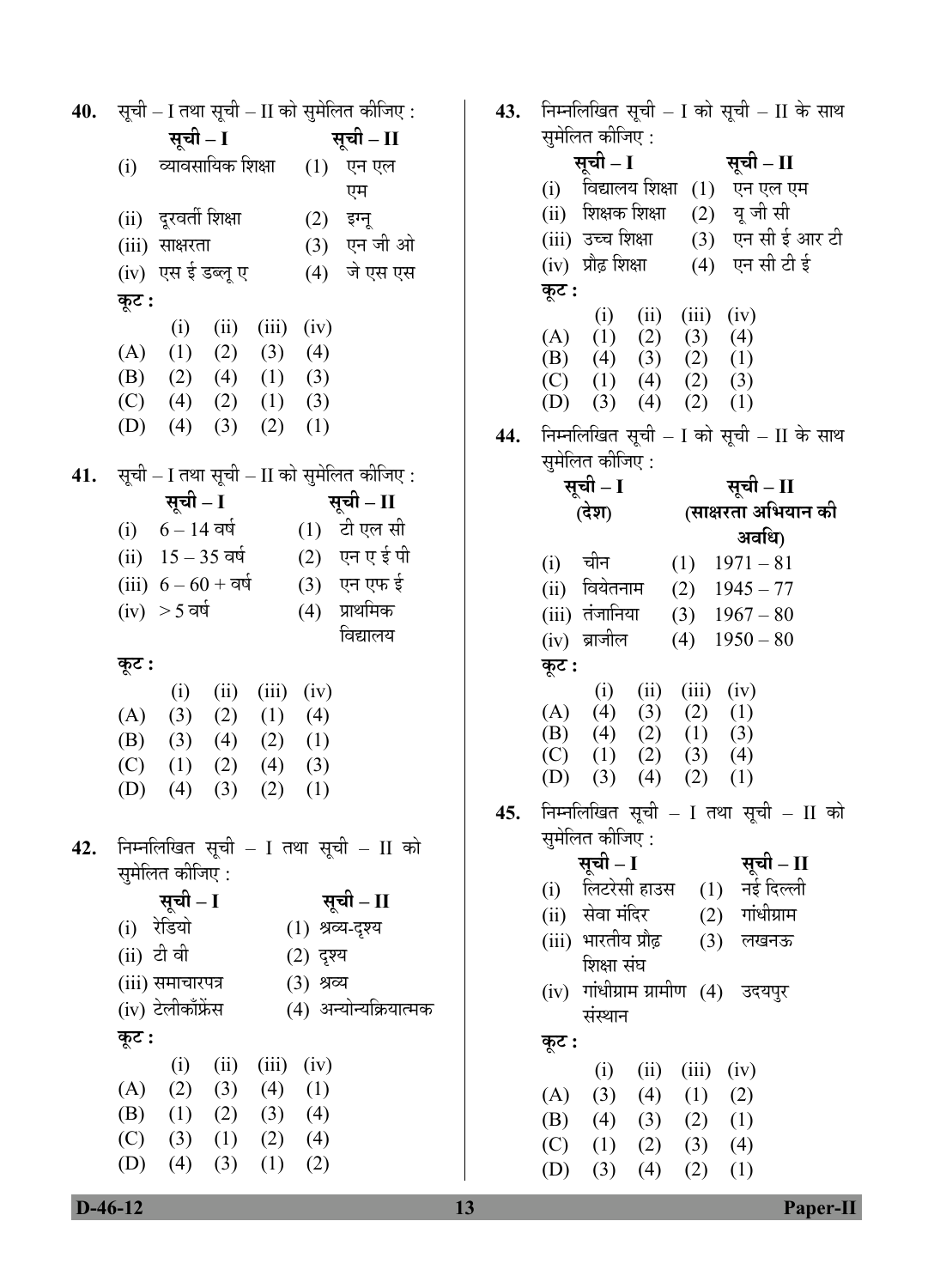Read the passage below and answer the questions (**46**-**50**), that follow based on your understanding of the passage :

 According to the view of the committee for Review of NPE 1986, almost half of the children in the age group of 6-14 either do not enter the school at all or drop-out at an early stage, since they find school either boring, irrelevant, or threatening. Almost another 40 to 45% of them have to stay away from school due to strong economic compulsions and the demands of home and family life.

 By non-formalising the school system, the rigidities of the formal school system may be removed, even when the quality of education in the school has thus improved, segments of child population may still remain outside the school system on account of economic compulsions or their special social situations. To cater their requirements non-formal education will have to be in operation.

 The Non-formal Education (NFE) Programme, as an alternative and supportive system for formal education, was developed and introduced in 1979 – 80 as a centrally assisted scheme in ten educationally backward States. Its main goal is to bring the unenrolled and drop-out children of age group  $6 - 14$  into the fold of primary education in order to achieve the universalisation of elementary education. Eventhough this programme is being implemented throughout India the demand remains unfulfilled.

- **46.** The writer in this paragraph is primary concerned with
	- (A) Drop-out problems
	- (B) Girls education
	- (C) Neo-literates
	- (D) Skill development programmes
- **47.** The writer in this paragraph suggested for universalisation of elementary education because of
	- (A) non-formal education will have to be in operation.
	- (B) school curriculum is boring.
	- (C) almost half of the children in the age group of  $6 - 14$  not enter the school.
	- (D) for the improvement of quality of education.
- **48.** The writer in this paragraph suggested that Non-formal Education (NFE) programme, as an alternative and supportive system for formal education because of
	- (A) It was developed and introduce in the year 1979-80.
	- (B) Centrally assisted scheme in ten educationally backward **States**.
	- (C) Special social situation of the country.
	- (D) Non-formal Education system increase the number of skilled and literate persons.
- **49.** The writer in this paragraph try to give message for
	- (A) Government planner
	- (B) Parents
	- (C) School teachers and school system
	- (D) Students of outside the school
- **50.** The writer in this paragraph agreed that this programme is being implemented throughout the India the demand remains unfulfilled because of
	- (A) Defect in planning level
	- (B) Short of funds
	- (C) Lack at the implementation level
	- (D) Lack of peoples participation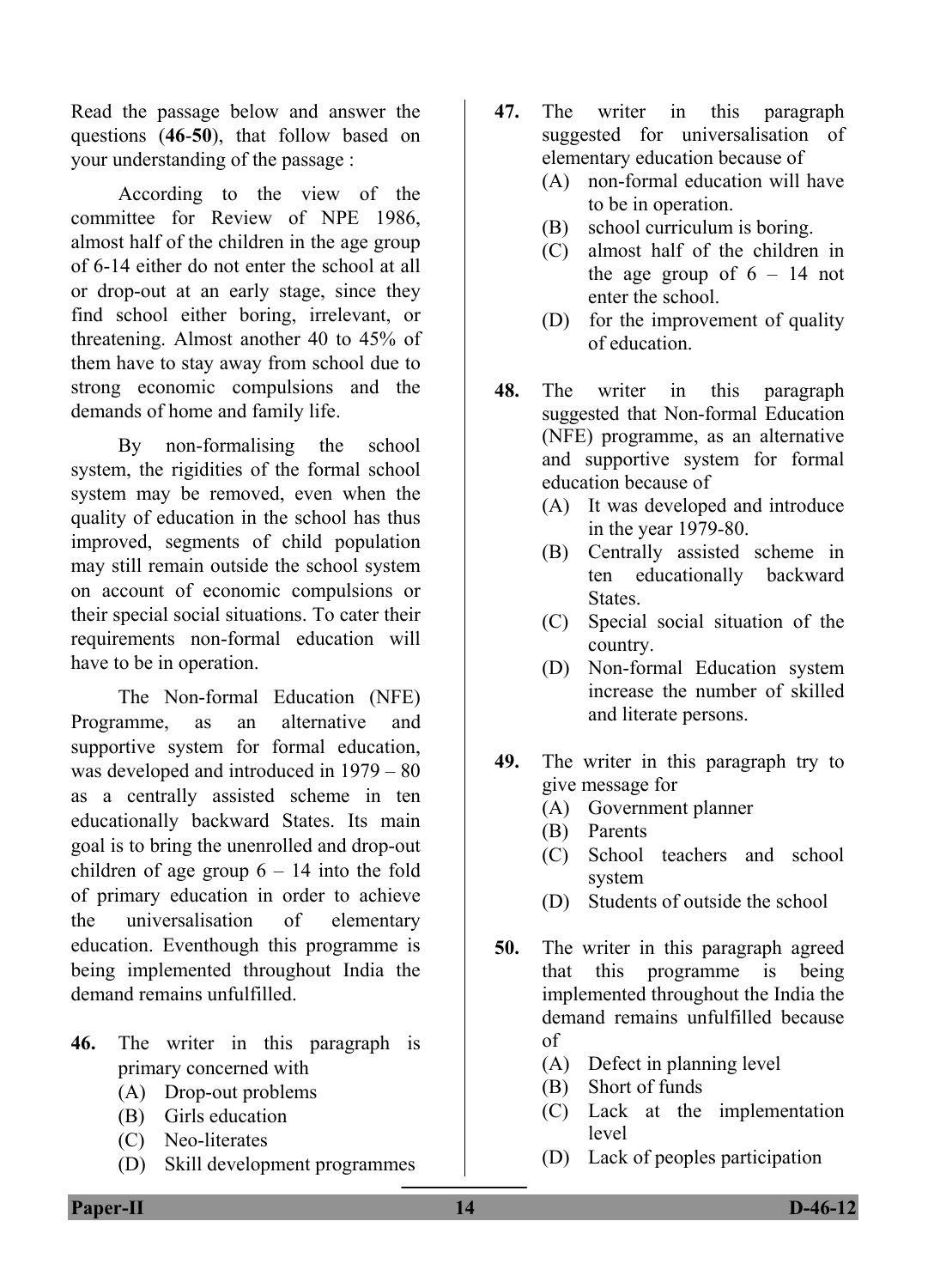निम्नलिखित गद्यांश को पढ़कर इसके बाद में दिए गए प्रश्नों (प्रश्न संख्या 46-50) के उत्तर इस गद्यांश की अपनी समझ के आधार पर दीजिए :

 $\frac{d}{dt}$ राष्ट्रीय शिक्षा नीति 1986 की समीक्षा हेतु गठित $\left| \begin{array}{cc} (A) & \frac{d}{d} & \frac{d}{d} \\ \frac{d}{d} & \frac{d}{d} & \frac{d}{d} & \frac{d}{d} \end{array} \right|$ समिति के मतानुसार 6-14 के आयु-वर्ग के लगभग आधे बच्चे या तो विद्यालय में नामांकन नहीं कराते या आरंभिक चरण में विद्यालय छोड जाते हैं क्योंकि वे विद्यालय को या तो ऊबाऊ या अप्रासंगिक या भयकारी पाते हैं । अन्य बच्चों में से 40 से 45 प्रतिशत बच्चे विकट आर्थिक मज़बुरियों और घरेलू या परिवारिक <u>जरूरतों के कारण विद्यालय नहीं जा पाते</u> ।

विद्यालय-प्रणाली के गैर-औपचारीकरण द्रारा औपचारिक विद्यालय-प्रणाली की जटिलताओं को दूर किया जा सकता है । विद्यालयीन शिक्षा की गुणवत्ता को इस रीति से समुन्नत बनाये जाने के बावजूद भी आर्थिक मज़बुरियों तथा विशिष्ट सामाजिक परिस्थितियों के कारण बच्चों का एक समह विद्यालय प्रणाली के बाहर रह जाएगा । उनकी आवश्यकताओं की पूर्ति हेत् गेर-औपचारिक शिक्षा को संचालित करना ही होगा ।

औपचारिक शिक्षा की एक वैकल्पिक और समर्थनकारी प्रणाली के रूप में गैर-औपचारिक शिक्षा (एन एफ ई) कार्यक्रम को शैक्षिक रूप से पिछडे दस राज्यों में एक केंद्रीय-समर्थित योजना के रूप में विकसित कर 1979-80 में आरंभ किया गया । इसका प्रधान लक्ष्य विद्यालय के नामांकित और विद्यालय छोड गये 6-14 आयु-वर्ग के बच्चों को, प्रारंभिक शिक्षा की सार्वत्रिकता को हाँसिल करने के लिए. प्राथमिक शिक्षा के दायरे में लाना है । यद्यपि इस कार्यक्रम का कार्यान्वयन पूरे भारत में किया जा रहा है, तथापि माँग की पत्ति नहीं हो सकी है ।

- 4**6.** इस गद्यांश के लेखक का प्रधान सरोकार किससे हैं ?
	- $(A)$  छात्रों द्वारा विद्यालय छोड़ जाने की ÃÖ´ÖõÖÖ (A) ×®ÖµÖÖê•Ö®Ö ÃŸÖ¸ü ¯Ö¸ü Ûú×´ÖµÖÖÑ
	- $\qquad \qquad \text{(B)}$  बालिकाओं की शिक्षा  $\qquad \qquad \text{(C)}$   $\qquad \qquad \text{(D)}$   $\qquad \qquad \text{(C)}$
	-
	-
- **47.** इस गद्यांश के लेखक ने किस कारण से आरंभिक शिक्षा के सार्वत्रीकरण का सुझाव दिया हे ?
	- $(A)$  गैर-पारम्परिक शिक्षा का संचालन करना
	- (B) विद्यालय पाठचर्या ऊबाऊ है ।
	- $(C)$  6-14 आयु-वर्ग के लगभग आधे बच्चे विद्यालय में नामांकन नहीं कराते ।
	- $(D)$  शिक्षा की गणवत्ता को समन्नत बनाने के लिए $\perp$
- **48.** इस गद्यांश के लेखक ने किस कारण से गैर-औपचारिक शिक्षा (एन एफ ई) कार्यक्रम का सुझाव औपचारिक शिक्षा की एक वैकल्पिक और समर्थनकारी प्रणाली के रूप में दिया है ?
	- $(A)$  इसे वर्ष 1979-80 में विकसित तथा शुरू किया गया था ।
	- (B) यह शैक्षिक रूप से पिछड़े दस राज्यों में एक केंद्रीय समर्थित योजना है ।
	- (C) देश की विशेष सामाजिक स्थिति ।
	- (D) गैर-औपचारिक शिक्षा से कुशलताप्राप्त तथा साक्षर व्यक्तियों की संख्या में बढोतरी होती है<sup>1</sup>
- **49.** ‡ÃÖ ÝÖªÖÓ¿Ö ´Öë ×ÛúÃÖÛêú ×»Ö‹ ÃÖÓ¤êü¿Ö Æîü ?
	- $(A)$  सरकारी नियोजनकर्त्ता
	- $(B)$  अभिभावकों
	- (C) विद्यालय के शिक्षकों तथा विद्यालय प्रणाली
	- (D) विद्यालय के बाहर के छात्रों
- **50.** इस गद्यांश में लेखक ने किस कारण से ऐसा मत व्यक्त किया है कि यद्यपि इस कार्यक्रम का कार्यान्वयन पूरे भारत में किया जा रहा हैं तथापि माँग की पूर्ति नहीं हो सकी है ?
	-
	-
- (C) ÛúÖµÖÖÔ®¾ÖµÖ®Ö ßָü ÛúÖ †³ÖÖ¾Ö (C) ®Ö¾Ö-ÃÖÖõÖ¸üÖë
- (D) ÛúÖî¿Ö»Ö ×¾ÖÛúÖÃÖ ÛúÖµÖÔÛÎú´ÖÖë (D) •Ö®Ö-ÃÖÆü³ÖÖ×ÝÖŸÖÖ ÛúÖ †³ÖÖ¾Ö